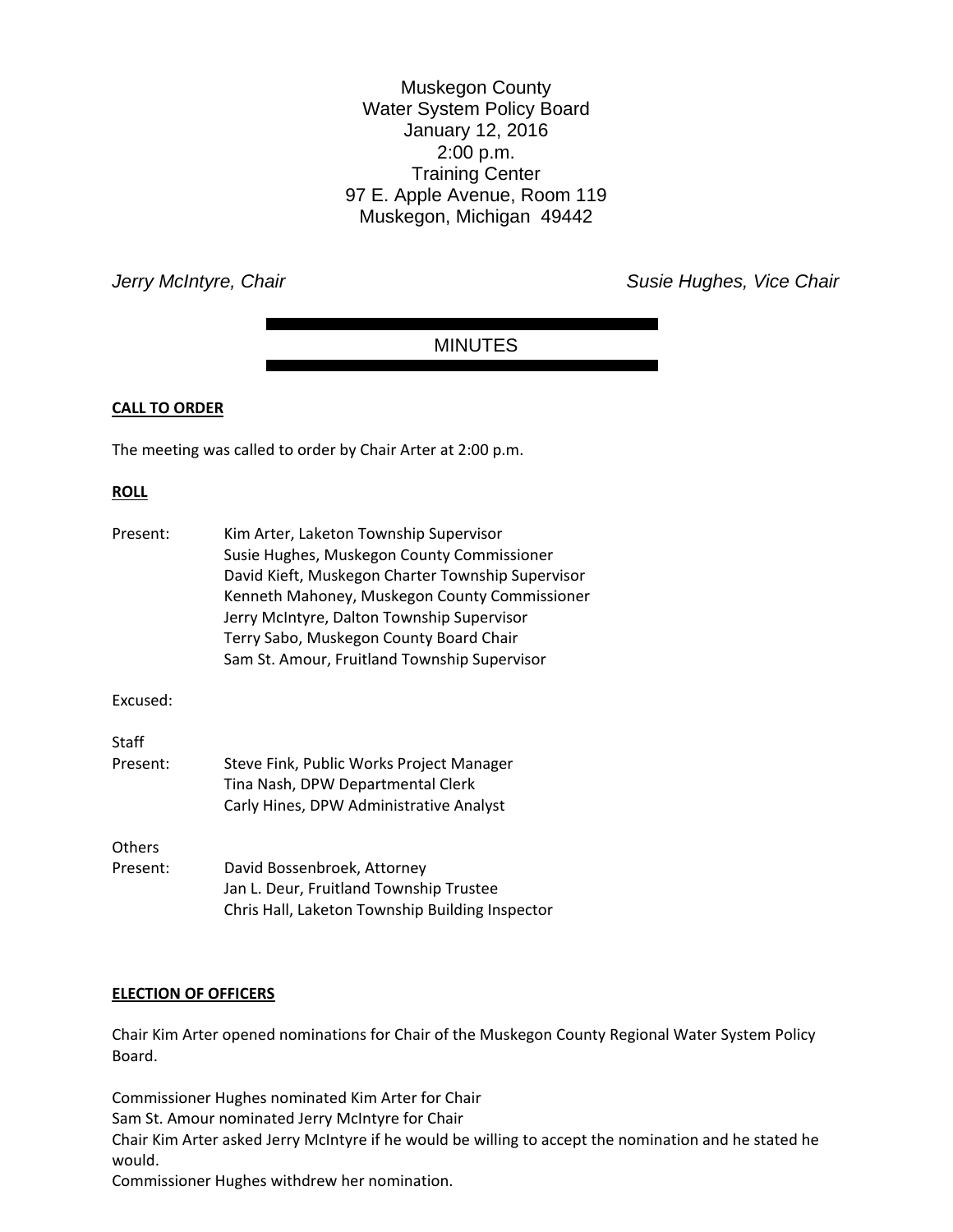Muskegon County Regional Water System Policy Board January 15, 2016 Page Two

## **ELECTION OF OFFICERS CONT'D**

There were no other nominations for Chair.

Chair Kim Arter closed the nomination for Chair.

- WSPB-16-001 Moved by Commissioner Hughes, seconded by Commissioner Mahoney to elect Jerry McIntyre for Chair by acclamation.
- Voice Vote: **Motion Carried**

Jerry McIntyre assumed the Chair.

Chair Jerry McIntyre presiding.

Chair Jerry McIntyre opened nominations for Vice Chair of the Muskegon County Regional Water System Policy Board.

David Kieft nominated Commissioner Hughes as Vice Chair.

There were no other nominations for Vice Chair.

Chair Jerry McIntyre closed the nomination for Vice Chair.

WSPB-16-002 Moved by Commissioner Mahoney, seconded by Commissioner Sabo to close nominations and cast a unanimous ballot for Commissioner Hughes as Vice Chair.

#### Voice Vote: **Motion Carried**

Commissioner Hughes assumed the position as Vice Chair.

Chair Jerry McIntyre opened designations for Secretary of the Muskegon County Regional Water System Policy Board.

WSPB-16-003 Moved by Commissioner Hughes, seconded by Commissioner Mahoney to designate Tina Nash for Secretary.

#### Voice Vote: **Motion Carried**

Chair Jerry McIntyre opened designations for Fiscal Officer of the Muskegon County Regional Water System Policy Board.

WSPB-16-004 Moved by Commissioner Hughes, seconded by Kim Arter to designate Carly Hines for Fiscal Officer.

#### Voice Vote: **Motion Carried**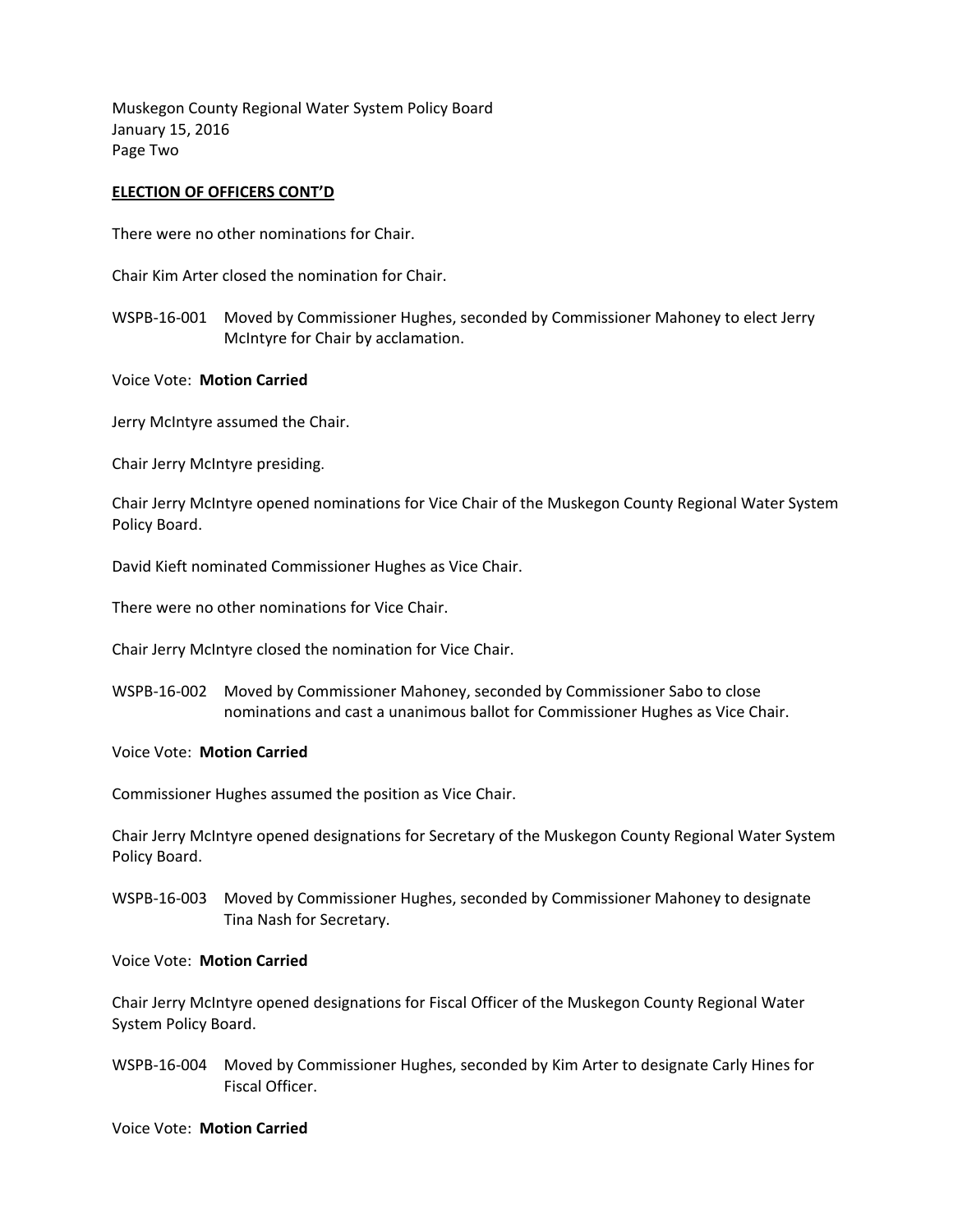Muskegon County Regional Water System Policy Board January 12, 2016 Page Three

### **APPROVAL OF AGENDA**

WSPB-16-005 Moved by Commissioner Hughes, seconded by Kim Arter, to approve the agenda as presented.

#### **Motion carried**

#### **APPROVAL OF MINUTES**

WSPB-16-006 Moved by Commissioner Hughes, seconded by Commissioner Mahoney, to approve the minutes of the meeting held December 8, 2015.

### **Motion carried**

# **PUBLIC COMMENT (on an agenda item)**

None

### **INFORMATION ITEMS**

- 1. New Meter Set List for December 2015
- 2. Local Fund Balance Sheet for December 2015

Accepted as presented

#### **REPORTS**

#### **Water System Update**

The Water System Update was accepted as written by John Warner and distributed in a memo for information.

Commissioner Hughes asked if the data logging on the Neptune meters is available for customers to access online. Steve Fink stated it was not; however the information is stored and can be sent to a customer if requested.

Commission Hughes questioned a payment to CorrPro Companies. Steve Fink explained that this is something he schedules with CorrPro for the cathodic protection system inspections. This invoice was for the Evanston Road and Michigan Adventure tanks.

Commission Hughes asked about the payment to William Hughes Law Offices and what it was for. Tina Nash stated it was regarding the AT&T lease agreement.

Commission Hughes asked Dave Bossenbroek to provide a better break down of the charges on the invoices submitted for payment. Dave Bossenbroek agreed. Commissioner Hughes asked Dave Bossenbroek to explain some of the billed items listed on his invoice. Dave Bossenbroek provided more details on those billed items. Discussion ensued.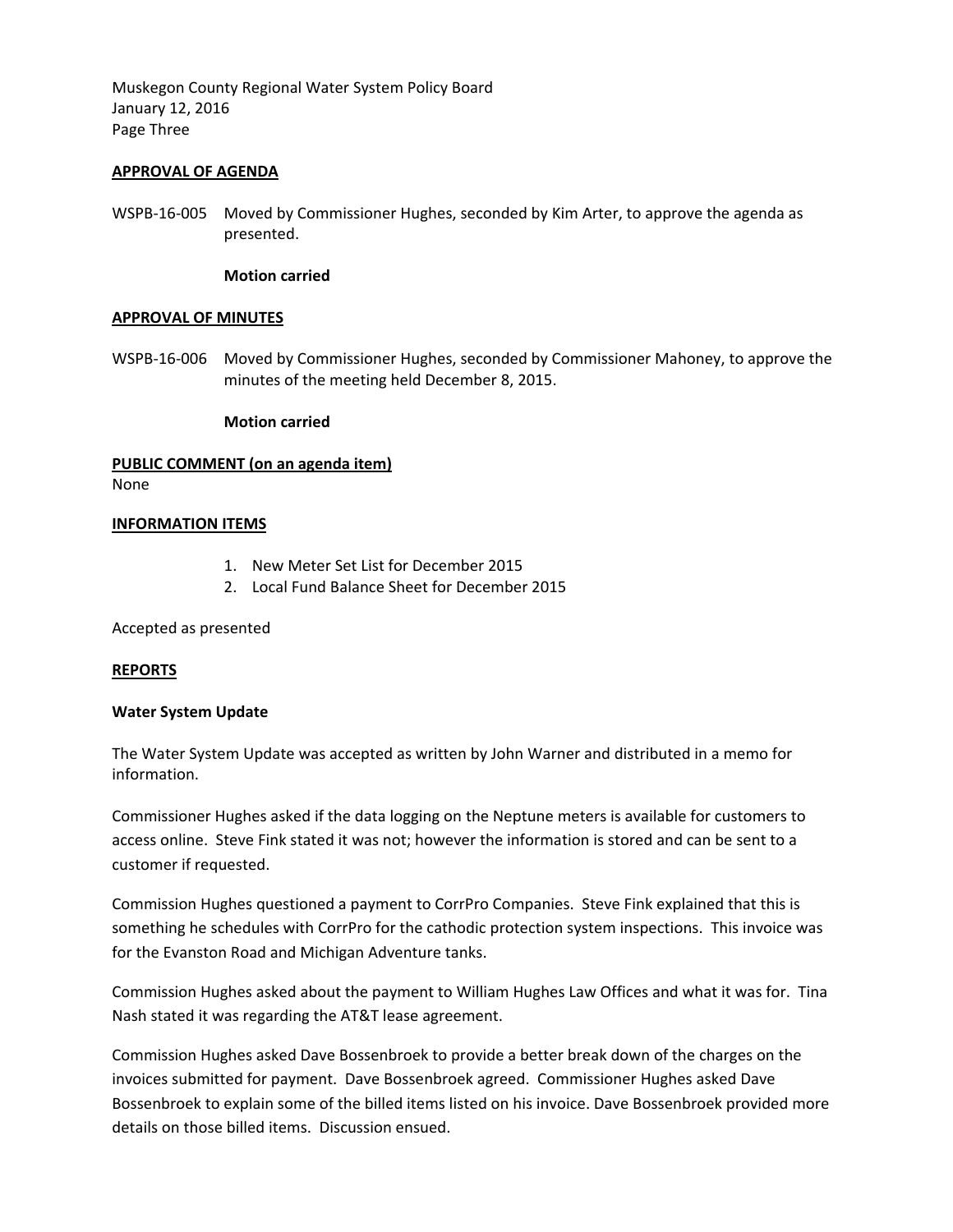Muskegon County Regional Water System Policy Board January 12, 2016 Page Four

# **REPORTS CONTINUED**

Commissioner Hughes asked the Board to consider having the attorney at every other meeting to save on costs.

# **OLD BUSINESS**

Commissioner Sabo asked if there was any additional information concerning the claim by Mr. Ed Dewitt. Dave Bossenbroek stated John Warner was not able to be present at today's meeting and he was not sure if John Warner was able to obtain the information that was requested at the December meeting. Commissioner Hughes stated she did get some information from Ed Dewitt and believes John Warner also received the same information.

# **NEW BUSINESS**

David Kieft asked about a memo, sent by Robert Ribbens to the townships, regarding costs for meter pits and new services. David Kieft stated that he thought the Board set the rates and charges. Kim Arter agreed and stated the rates are in the ordinance. David Bossenbroek stated that he spoke to Robert Ribbens and a proposal would be brought to the Board for their consideration as an amendment to appendix B.

Commissioner Hughes made the suggestion that the Board members contact the Chair with questions and let the Chair contact the attorney if needed.

Commissioner Sabo stated he did not receive the memo and asked if this was something they would receive. Commissioner Hughes asked Steve Fink to have copies of the memo sent to the Commissioners. Steve Fink agreed.

Steve Fink explained that Robert Ribbens meant the memo to be informational to the townships and provide the townships with some background and state what he is proposing to do.

Commissioner Hughes asked the Board members to remind citizens to keep the fire hydrants shoveled out and if they see one that needs to be cleared to adopt it and shovel it out as this could save a life.

Kim Arter mentioned with Robert Ribbens bringing a proposal to the Board, the Board may also want to look at other fees as well to make sure costs are being covered.

# **AUDIENCE PARTICIPATION**

Dave Bossenbroek stated he understands the concern with costs and that if any of the townships need to contact him with questions, he would not charge the Water System Policy Board for those calls. Dave Bossenbroek stated open communication is essential; however if something goes on for an extended period of time or is of a substantial amount work he would then need to charge. Dave Bossenbroek stated he doesn't want to discourage phone calls and thinks communication is a very good thing and prevents problems.

# **ADJOURN**

There being no further business to come before the Water System Policy Board, the meeting adjourned at 2:26 p.m.

Jerry McIntyre, Chair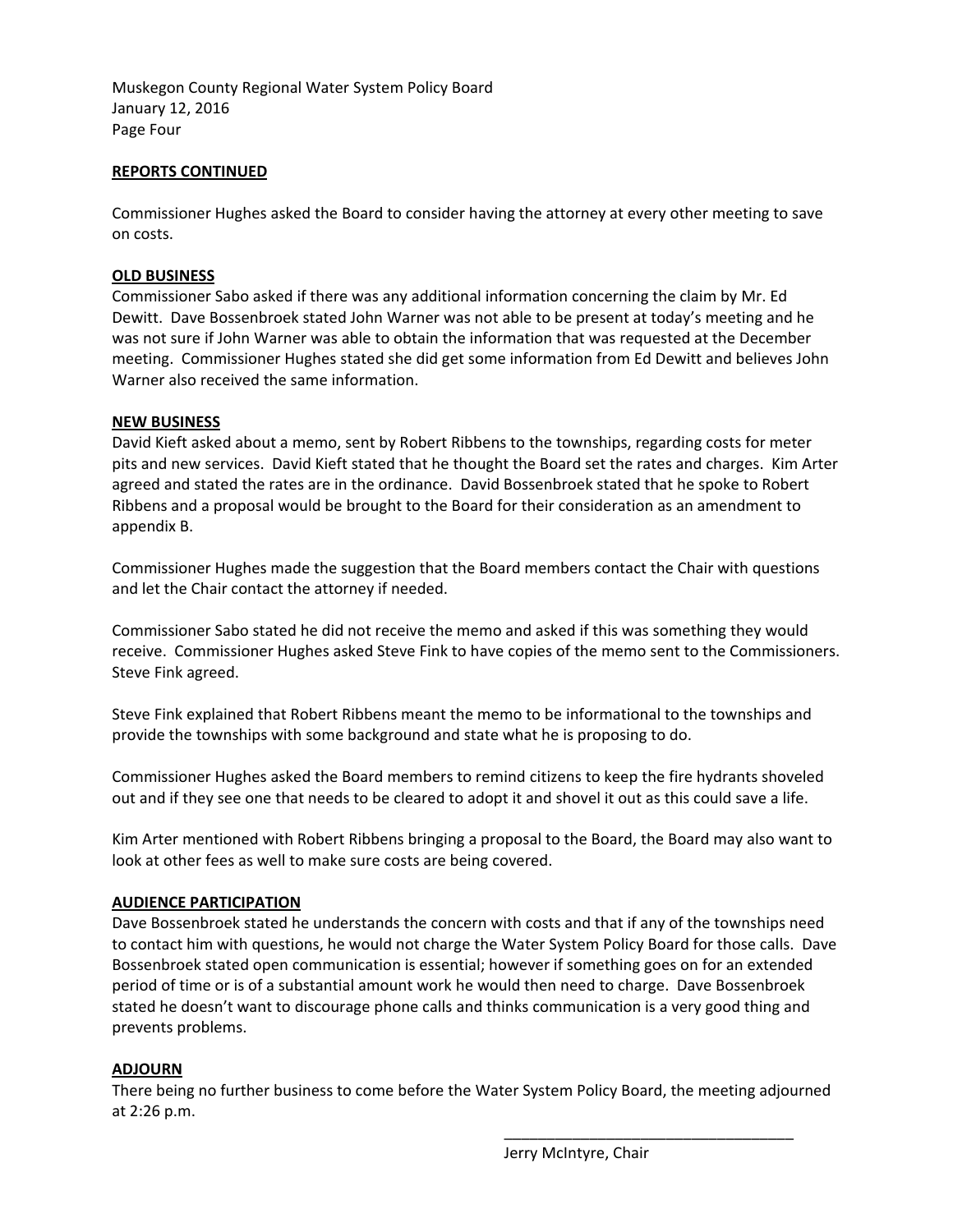Muskegon County Water System Policy Board February 9, 2016 2:00 p.m. Training Center 97 E. Apple Avenue, Room 119 Muskegon, Michigan 49442

*Jerry McIntyre, Chair Chair Chair Chair Chair Susie Hughes, Vice Chair Chair* 

# MINUTES

### **CALL TO ORDER**

The meeting was called to order by Chair McIntyre at 2:00 p.m.

### **ROLL**

| Present: | Kim Arter, Laketon Township Supervisor<br>Susie Hughes, Muskegon County Commissioner<br>David Kieft, Muskegon Charter Township Supervisor<br>Kenneth Mahoney, Muskegon County Commissioner<br>Jerry McIntyre, Dalton Township Supervisor<br>Terry Sabo, Muskegon County Board Chair<br>Jan L. Deur, Fruitland Township Trustee |
|----------|--------------------------------------------------------------------------------------------------------------------------------------------------------------------------------------------------------------------------------------------------------------------------------------------------------------------------------|
| Excused: |                                                                                                                                                                                                                                                                                                                                |
| Staff    |                                                                                                                                                                                                                                                                                                                                |
| Present: | John Warner, Public Works Director                                                                                                                                                                                                                                                                                             |
|          | Tina Nash, DPW Departmental Clerk                                                                                                                                                                                                                                                                                              |
|          | Carly Hines, DPW Administrative Analyst                                                                                                                                                                                                                                                                                        |
| Others   |                                                                                                                                                                                                                                                                                                                                |
| Present: | David Bossenbroek, Attorney<br>Jeff Lohman, Muskegon County Commissioner<br>Jerry Sanders, Muskegon Charter Township DPW Director                                                                                                                                                                                              |

#### **APPROVAL OF AGENDA**

WSPB-16-007 Moved by Commissioner Hughes, seconded by Jan Deur, to approve the agenda as presented.

**Motion carried**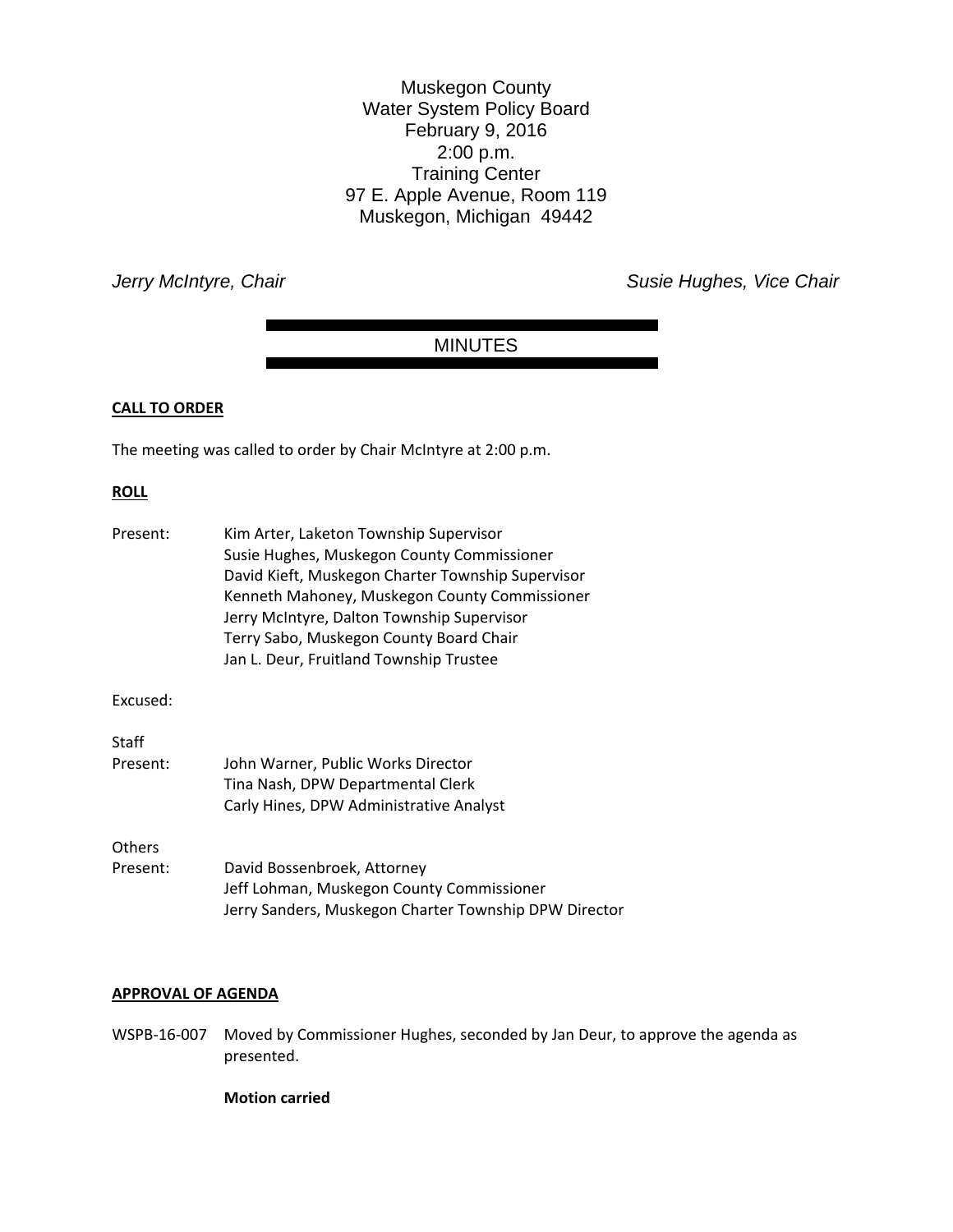Muskegon County Regional Water System Policy Board February 9, 2016 Page Two

### **APPROVAL OF MINUTES**

WSPB-16-008 Moved by Commissioner Hughes, seconded by Commissioner Mahoney, to approve the minutes of the meeting held January 15, 2016.

### **Motion carried**

# **PUBLIC COMMENT (on an agenda item)**

None

### **INFORMATION ITEMS**

- 1. New Meter Set List for January 2016
- 2. Local Fund Balance Sheet for January 2016

Accepted as presented

#### **REPORTS**

#### **Water System Update**

The Water System Update was accepted as written by John Warner and distributed in a memo for information.

Discussion ensued regarding sampling of the water system. John Warner explained the different types of sampling required, how often the various types of sampling are conducted, how water sampling sites are selected and the processing of getting those sampling sites approved by the MDEQ and what are considered acceptable levels regarding the various types of sampling completed on the water system. Jan Deur asked specifically about lead testing. John Warner stated lead sampling is conducted every three (3) years and our next test will be due June 2017. John Warner stated that the water system levels are well within the allowable limits. John Warner stated we are allowed 15 parts per billion for lead. The Eastside Water System was at eight (8) parts and the Northside Water System was at zero (0) parts. John Warner thanked the City of Muskegon for doing a good job at treating the water.

Kim Arter asked John Warner if he has received a lot of calls regarding the lead levels in the water system. John Warner stated he checked with staff and not one call has been received.

Commissioner Hughes asked John Warner if there is rust in the water does that mean lead is also in the water. John Warner stated it does not.

Commissioner Mahoney stated that Montague has received only five (5) calls.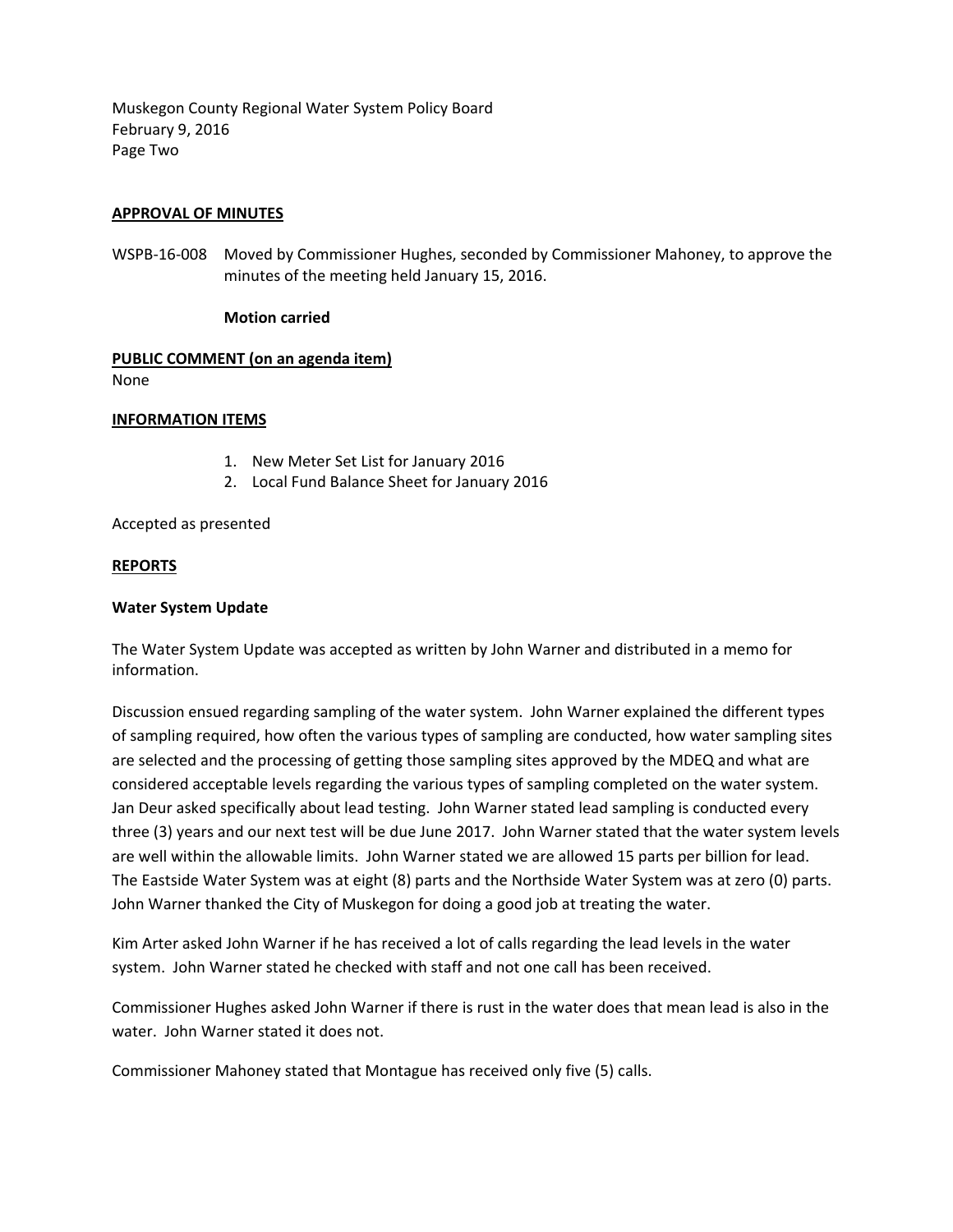Muskegon County Regional Water System Policy Board February 9, 2016 Page Three

# **Water System Update Continued**

Commissioner Sabo asked John Warner if the City of Muskegon tests at the same time as we test and also if the result of our testing is a good sign for the whole system, including the City. John Warner stated all the municipalities connected to the City of Muskegon Water Plant are sampled at the same time or within a few days of each other. John Warner stated that the whole system receiving water from the City of Muskegon is in good shape. Jerry Sanders mentioned that the MDEQ requires sampling sites that encompass the entire system. John Warner explained that the MDEQ approves each sampling site.

# **OLD BUSINESS Dewitt Damage Claim Update**

John Warner informed the Board that Mr. Ed DeWitt could not attend today's meeting. John Warner updated the Board on the information they requested from December's meeting. The first being the agreement with the City of Muskegon and its reference to damages. John Warner explained that the agreement is silent when it comes to liability. The second request was for a breakdown of the work completed by the City of Muskegon. John Warner stated he located the report; however it provided very little information. The work order listed the time the crew was on site and parts used for the repair. All work was completed by the City of Muskegon.

Commissioner Hughes questioned a payment to the City of Muskegon. John Warner stated it was for the purchase of water.

Discussion continued regarding the Dewitt damage claim. John Warner explained that when a water main breaks the main is shut off and the water is pumped out of the main to complete the repair. John Warner stated that Mr. Ed Dewitt lives in an area with a high water table and when the water was pumped from the pipe that may have caused the water table to rise; however John Warner was not sure how water entered the basement of Mr. Dewitt.

Jan Deur asked John Warner about the testing of the generators. John Warner stated the generators are exercised weekly and run for twenty (20) minutes at a time. A load test is completed once a year.

# **NEW BUSINESS**

None

# **AUDIENCE PARTICIPATION**

None

# **ADJOURN**

There being no further business to come before the Water System Policy Board, the meeting adjourned at 2:30 p.m.

Jerry McIntyre, Chair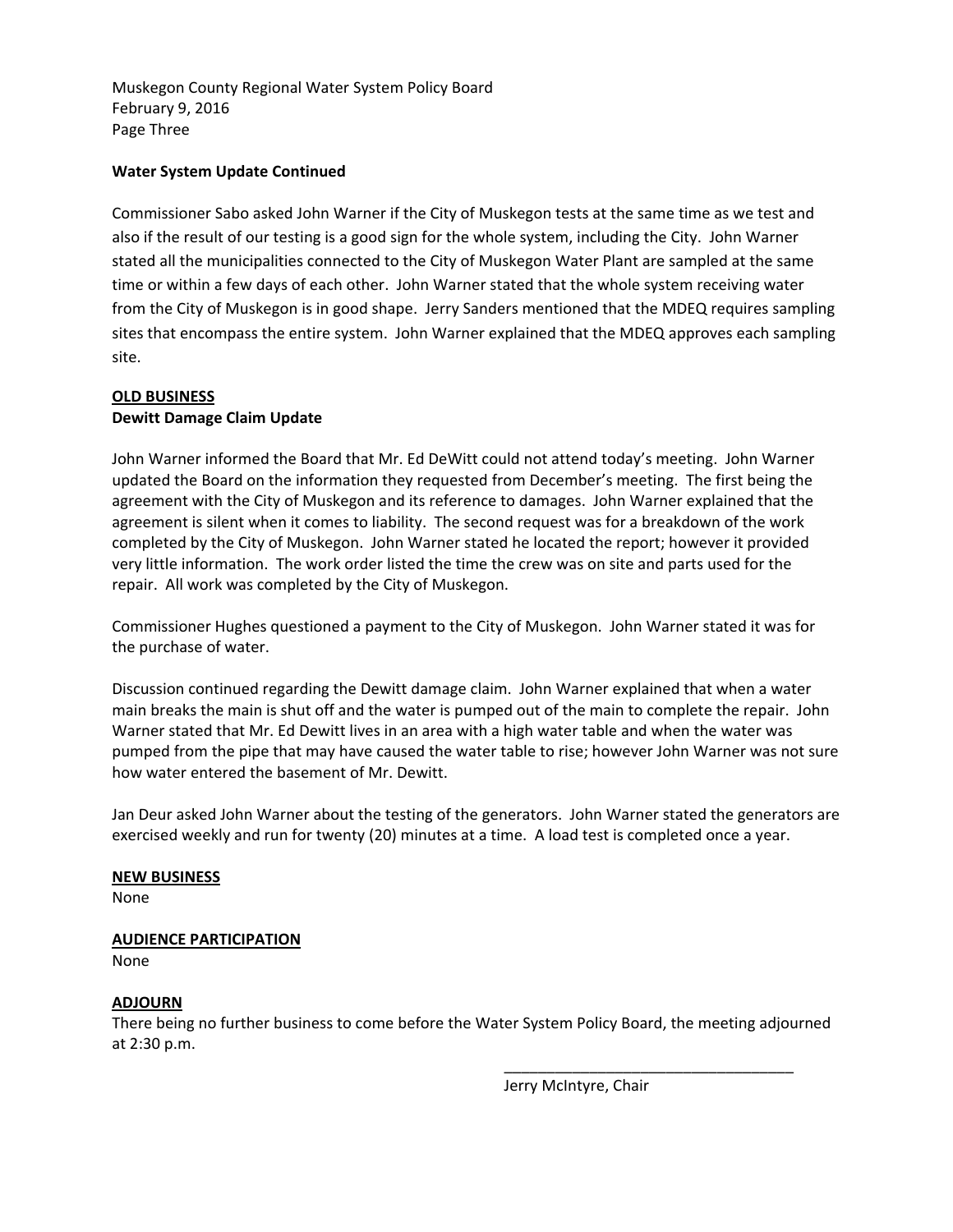Muskegon County Water System Policy Board March 8, 2016 2:00 p.m. Training Center 97 E. Apple Avenue, Room 119 Muskegon, Michigan 49442

*Jerry McIntyre, Chair Chair Chair Chair Chair Susie Hughes, Vice Chair Chair* 

# MINUTES

### **CALL TO ORDER**

The meeting was called to order by Chair McIntyre at 2:00 p.m.

### **ROLL**

| Present:      | Kim Arter, Laketon Township Supervisor<br>Susie Hughes, Muskegon County Commissioner<br>David Kieft, Muskegon Charter Township Supervisor<br>Kenneth Mahoney, Muskegon County Commissioner<br>Jerry McIntyre, Dalton Township Supervisor<br>Jan Deur, Fruitland Township Trustee |
|---------------|----------------------------------------------------------------------------------------------------------------------------------------------------------------------------------------------------------------------------------------------------------------------------------|
| Excused:      | Terry Sabo, Muskegon County Board Chair                                                                                                                                                                                                                                          |
| Staff         |                                                                                                                                                                                                                                                                                  |
| Present:      | John Warner, Public Works Director                                                                                                                                                                                                                                               |
|               | Tina Nash, DPW Departmental Clerk                                                                                                                                                                                                                                                |
|               | Carly Hines, DPW Administrative Analyst                                                                                                                                                                                                                                          |
|               | Robert Ribbens, Regional Water System Supervisor                                                                                                                                                                                                                                 |
| <b>Others</b> |                                                                                                                                                                                                                                                                                  |
| Present:      | David Bossenbroek, Attorney<br>Jerry Sanders, Muskegon Charter Township DPW Director<br>Chris Hall, Laketon Township Building Inspector<br>Ed Dewitt                                                                                                                             |

#### **APPROVAL OF AGENDA**

WSPB-16-009 Moved by Kim Arter seconded by Jan Deur, to approve the agenda as presented.

**Motion carried**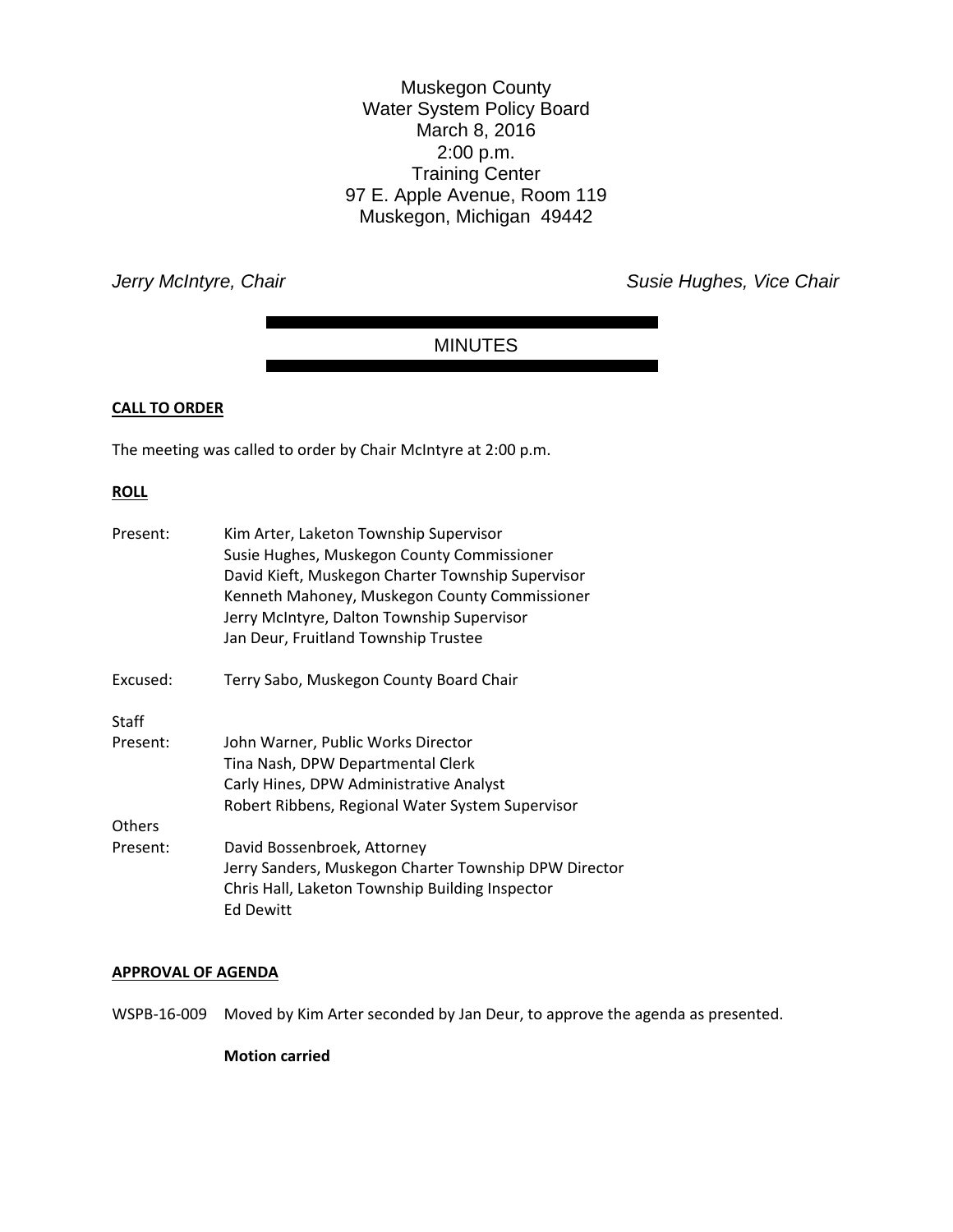Muskegon County Regional Water System Policy Board March 8, 2016 Page Two

# **APPROVAL OF MINUTES**

WSPB-16-010 Moved by Commissioner Hughes, seconded by Kim Arter, to approve the minutes of the meeting held February 9, 2016.

# **Motion carried**

# **PUBLIC COMMENT (on an agenda item)**

None

# **PRESENTATION – Demonstration of Meter Reading Equipment**

Robert Ribbens began by explaining the advancements that have been made reading meters and how technology has improved over the years. Robert Ribbens had various types of meters used over the years to show the Board. Robert Ribbens demonstrated the process of meter readings and the equipment used. Jan Duer asked Robert Ribbens if his program shared a frequency with other common wireless devices. Robert Ribbens stated it does; however it is a bandwidth that isn't used much by other technology. Robert Ribbens stated with the equipment and technology used, he is able to bill out each month and it allows him to find water leaks much sooner. Jerry Sanders asked Robert Ribbens if he is able to read the meters manually. Robert Ribbens stated he is not. Robert Ribbens stated he is able to get about three (3) months of information from the encoders. He is able to print hour by hour graphs from that information. Robert Ribbens showed examples of different water leaks that have occurred and how he was able to use the new equipment to detect the leaks and show the customer a timeline graph of the leak. Chris Hall asked Robert Ribbens if the new pex piping is holding up. Robert Ribbens stated it is and he hasn't seen any problems. Jan Duer asked if the impurities in the water effect the meters. Robert Ribbens stated they do not. Robert Ribbens informed the Board that the new meters have zero lead to comply. Jerry Sanders asked Robert Ribbens if there are any lead services. Robert Ribbens stated none that he knows of. Chris Hall asked if the technology is available for customers to read their own meters online. Robert Ribbens stated it is; however it is very costly. The Board thanked Robert Ribbens.

# **INFORMATION ITEMS**

- WSPB-16-011 Moved by Commissioner Hughes, seconded by Jan Deur, that the following information items be received and placed on file:
	- 1. New Meter Set List for February 2016
	- 2. Local Fund Balance Sheet for February 2016

# **Motion carried**

# **REPORTS**

# **Water System Update**

The Water System Update was accepted as written by John Warner and distributed in a memo for information.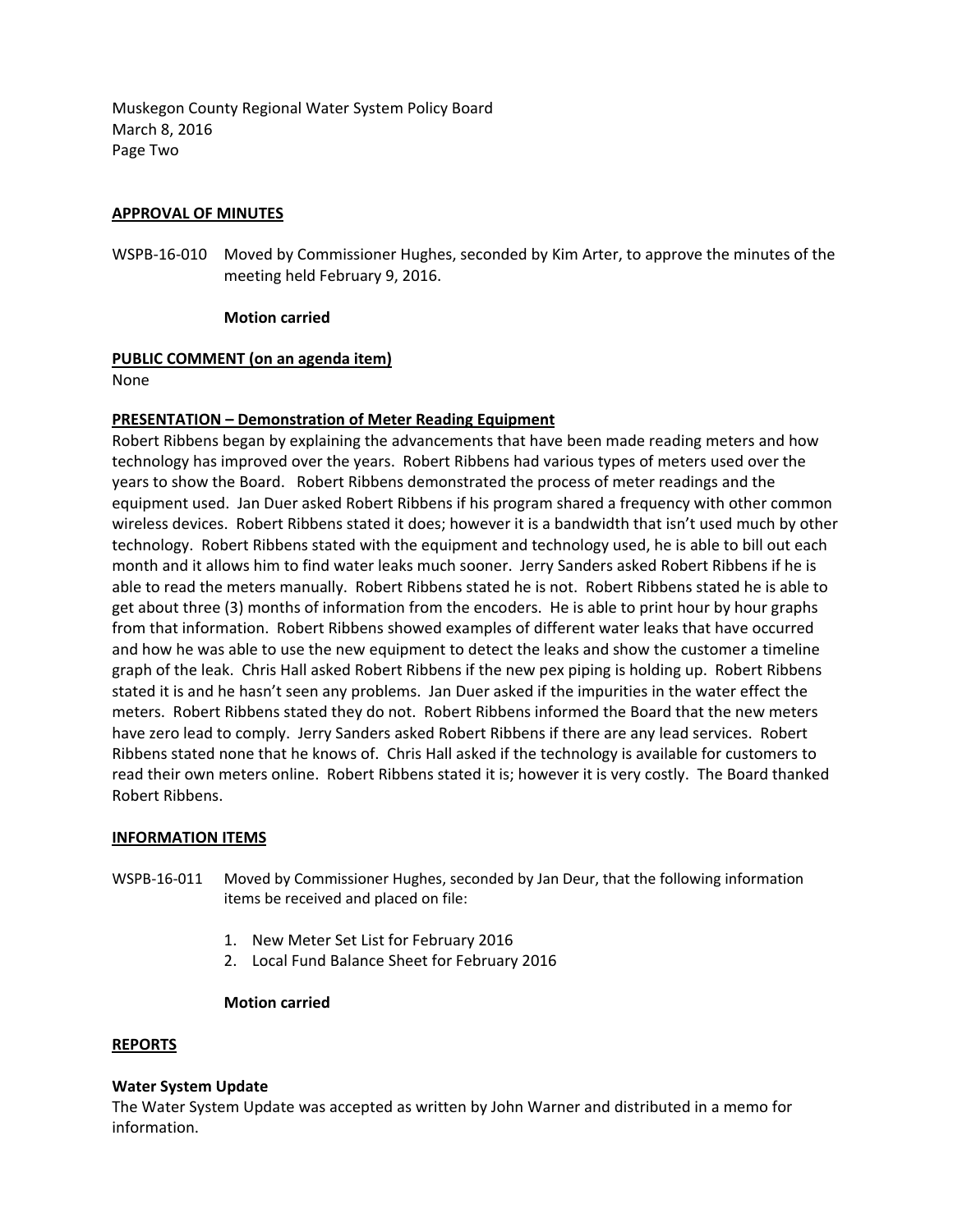Muskegon County Regional Water System Policy Board March 8, 2016 Page Three

# **Water System Update Continued**

Commissioner Hughes asked John Warner if Michigan Adventure paid the same rate as others on the system. John Warner stated that they do. Commissioner Hughes asked if it costs more to run that system due to the extra maintenance needed in the winter months and if there is a way to recoup those costs. John Warner explained it is a system responsibility to keep fresh water in the lines and due to the high use in the summer by Michigan Adventure it helps the system during those months. Commissioner Hughes stated that the higher use in the summer offsets the extra maintenance needed in the winter. John Warner agreed.

# **OLD BUSINESS Dewitt Damage Claim Update**

John Warner gave a brief background on the claim by Ed Dewitt. John Warner stated both the County's and the City of Muskegon's insurance carriers have denied the claim due to governmental immunity. Ed Dewitt homeowners insurance also denied the claim. John Warner stated Ed Dewitt is asking for \$26,011.87 for his time cleaning/repairing his basement. John Warner introduced Ed Dewitt to the Board. Ed Dewitt explained what had occurred the night the water main broke in 2013. Ed Dewitt stated that City of Muskegon employees arrived to fix the break and he went outside to speak to them. Ed Dewitt stated that he was asked if he had water in his basement and Ed Dewitt told him he did. Ed Dewitt stated that four (4) days later he arrived home to find the City of Muskegon there to fix the sewer line. Ed Dewitt stated that this time water was pumped into his yard and flooded it. Last year John Warner had Restoration Services of the Lakeshore look at Ed Dewitt's basement and provide an estimate of what they would have charged for the repairs. The estimate from Restoration Services of the Lakeshore was for \$7,159.67. Ed Dewitt stated he did not like this company and John Warner asked him to contact a company of his choice and have them provide an estimate. Ed Dewitt stated he had started the process; however didn't complete it. Ed Dewitt told the Board there was only one other time he had water in his basement. It was in 1970 when an air check valve broke. Ed Dewitt stated he talked to the City and they told him to talk to the DPW office. Jan Duer asked Ed Dewitt if he had any other company give him an estimate for the repairs. Ed Dewitt stated he did his own work. John Warner stated he asked Ed Dewitt to provide a third party estimate but he never received it. Kim Arter asked if the \$26,000.00 figure was from a company. Commissioner Hughes clarified that the figure was from Ed Dewitt himself. Jan Deur asked John Warner of the \$26,000.00 how much of that was for Ed Dewitt's time. Discussion ensued concerning what kind of precedent this would set. Kim Arter asked Ed Dewitt if there was a reason he didn't hire a restoration company. Ed Dewitt stated he did the work. Chair McIntyre asked John Warner if he had a figure for Ed Dewitt's time. John Warner stated based on what Ed Dewitt submitted, \$18,968.00 was for his time and \$7,043.87 was for materials. John Warner informed the Board that no receipts were received for the materials. Commissioner Hughes asked if this could be brought back to the City.

WSPB 16-012 I was moved by Commissioner Hughes, seconded by Kim Arter to table this to the next meeting and have John Warner to speak to the City and asked them if they would come to the next meeting.

#### **Motion Carried**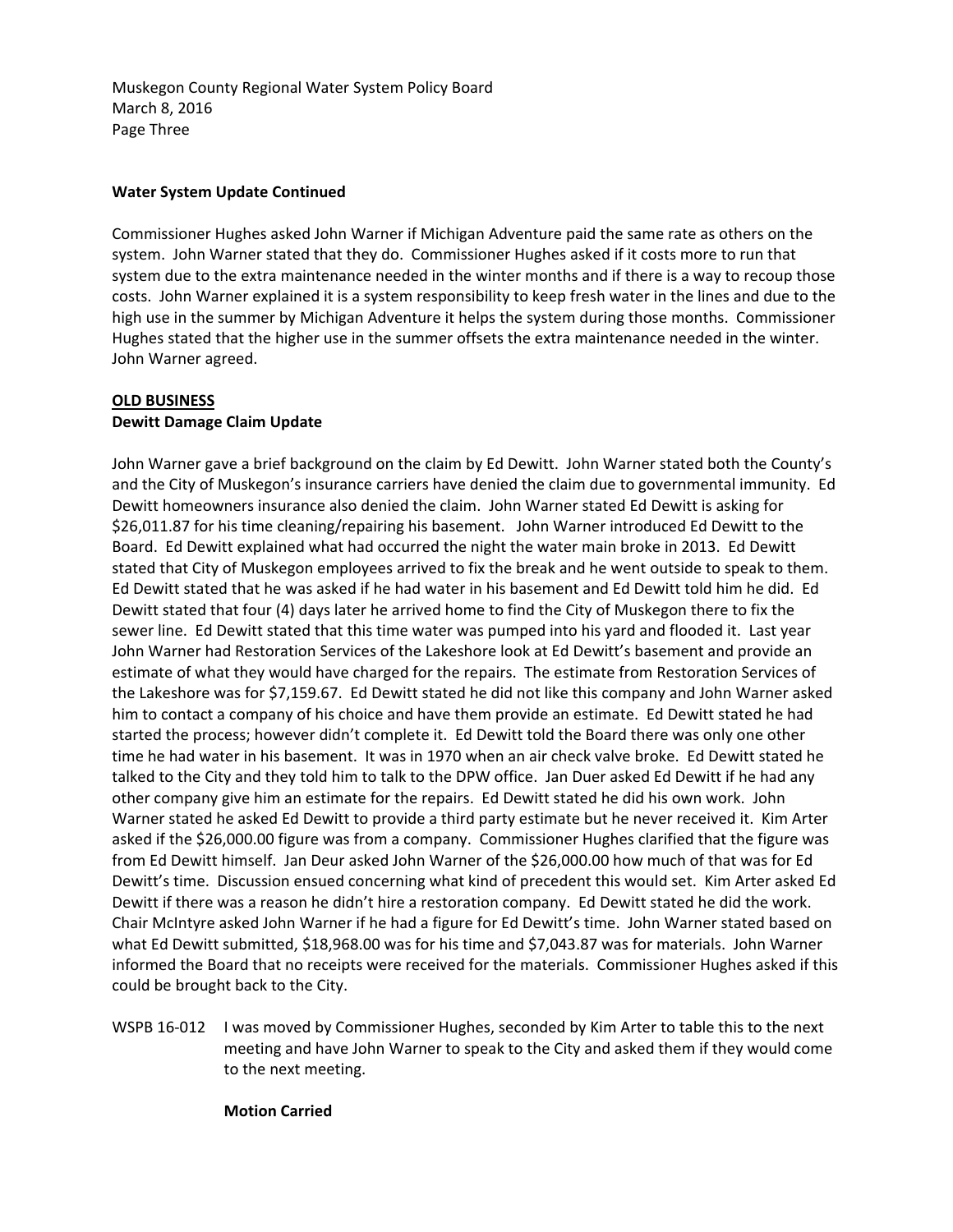Muskegon County Regional Water System Policy Board March 8, 2016 Page Four

## **NEW BUSINESS**

Commissioner Hughes thanked John Warner for the presentation given by Robert Ribbens.

#### **AUDIENCE PARTICIPATION**

Jerry Sanders asked John Warner if there were any scheduled maintenance for the water tank by Muskegon Township's DPW office. John Warner stated he would have someone look at it.

## **ADJOURN**

There being no further business to come before the Water System Policy Board, the meeting adjourned at 3:23 p.m.

Jerry McIntyre, Chair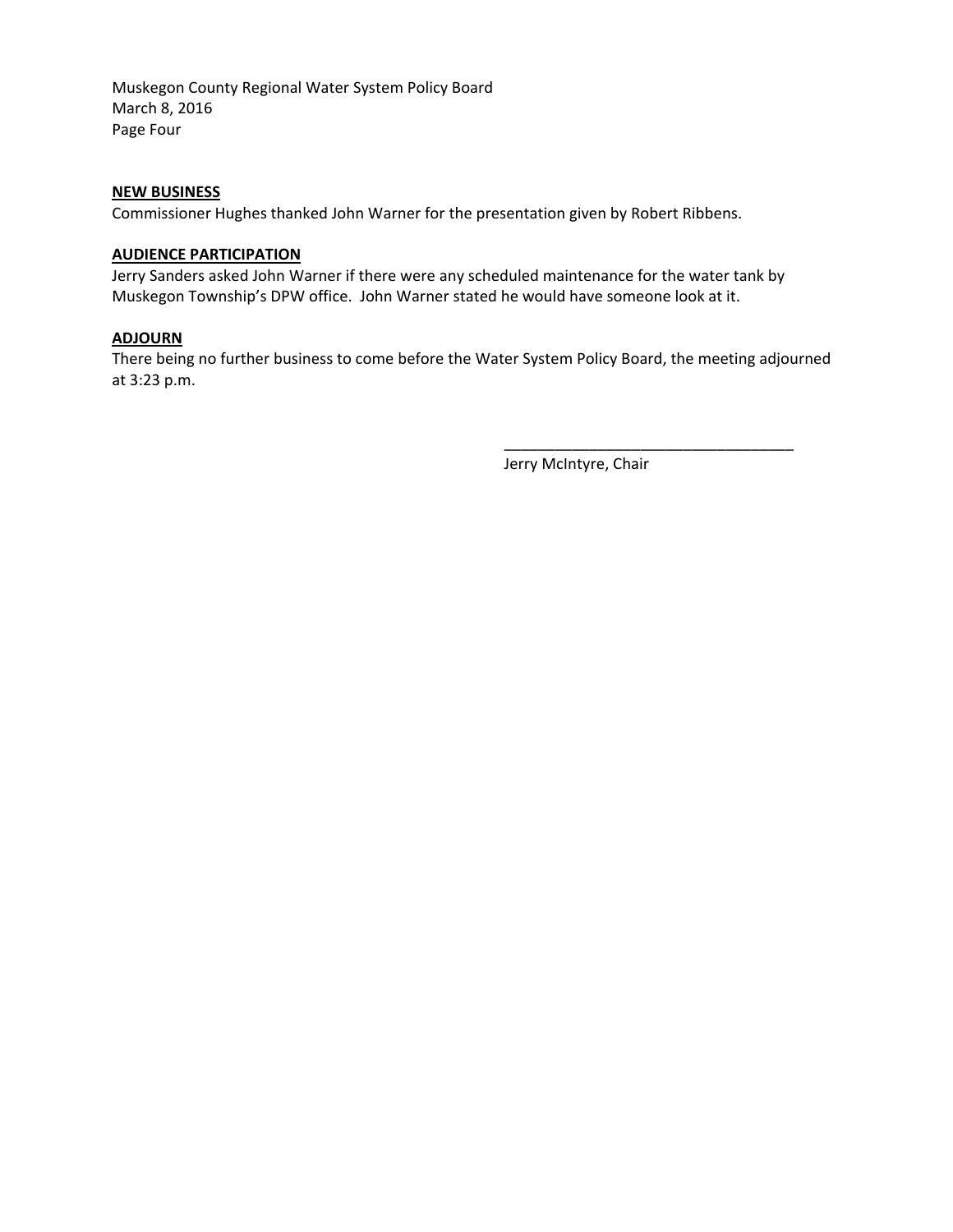Muskegon County Water System Policy Board April 12, 2016 2:00 p.m. Training Center 97 E. Apple Avenue, Room 119 Muskegon, Michigan 49442

*Jerry McIntyre, Chair Chair Chair Chair Chair Susie Hughes, Vice Chair Chair* 

# MINUTES

#### **CALL TO ORDER**

The meeting was called to order by Chair McIntyre at 2:00 p.m.

#### **ROLL**

| Present: | Kim Arter, Laketon Township Supervisor<br>Susie Hughes, Muskegon County Commissioner<br>David Kieft, Muskegon Charter Township Supervisor<br>Kenneth Mahoney, Muskegon County Commissioner<br>Jerry McIntyre, Dalton Township Supervisor<br>Jan Deur, Fruitland Township Trustee<br>Terry Sabo, Muskegon County Board Chair |
|----------|-----------------------------------------------------------------------------------------------------------------------------------------------------------------------------------------------------------------------------------------------------------------------------------------------------------------------------|
| Excused: |                                                                                                                                                                                                                                                                                                                             |
|          |                                                                                                                                                                                                                                                                                                                             |
| Staff    |                                                                                                                                                                                                                                                                                                                             |
| Present: | John Warner, Public Works Director<br>Tina Nash, DPW Departmental Clerk<br>Carly Hines, DPW Administrative Analyst                                                                                                                                                                                                          |
| Others   |                                                                                                                                                                                                                                                                                                                             |
| Present: | David Bossenbroek, Attorney<br><b>Ed Dewitt</b>                                                                                                                                                                                                                                                                             |

#### **APPROVAL OF AGENDA**

WSPB-16-013 Moved by Commissioner Hughes seconded by Jan Deur, to approve the agenda as presented.

> Roll call: Yes –Arter, Kieft, Mahoney, Deur, Sabo, Hughes, McIntyre No – None **Motion carried**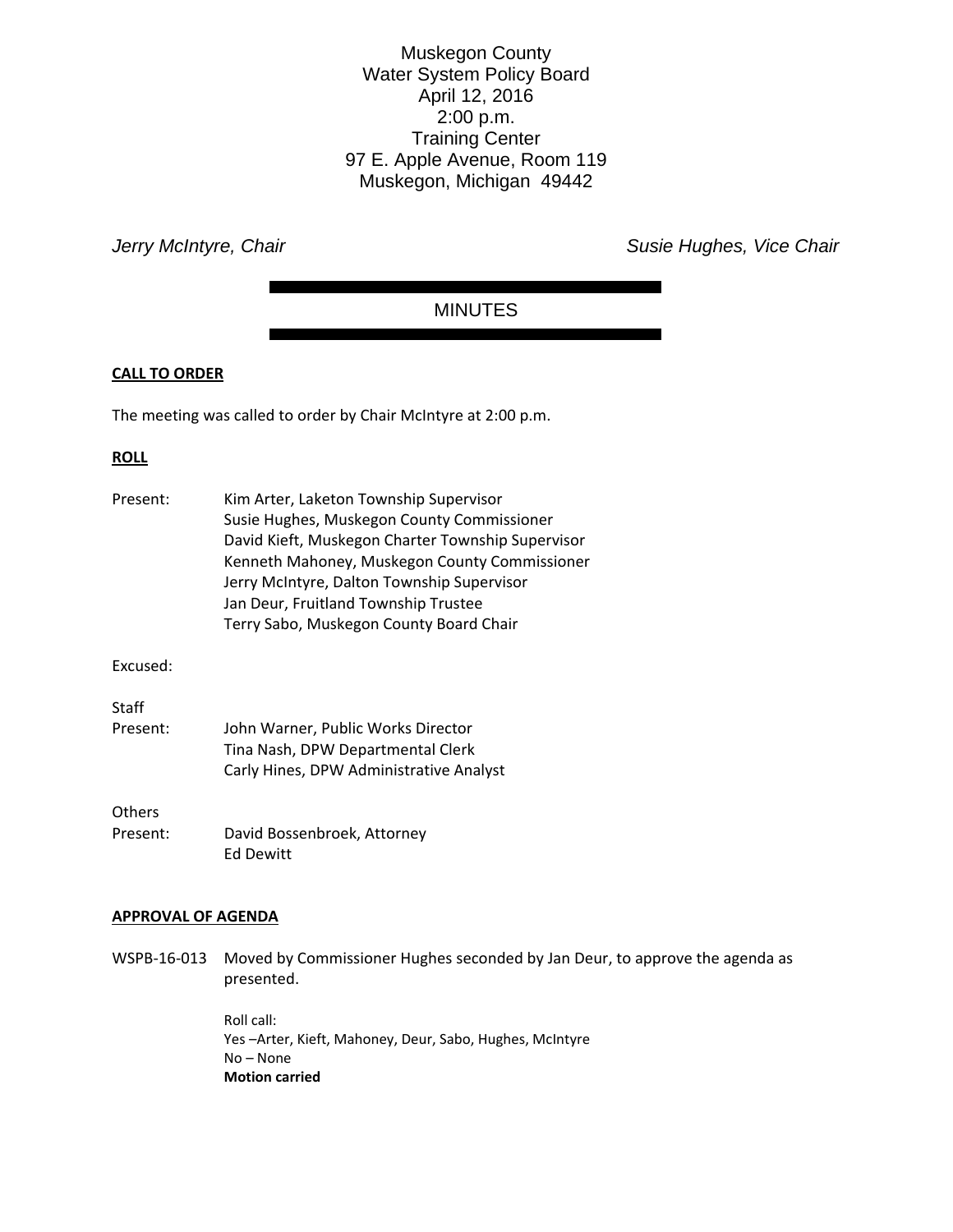Muskegon County Regional Water System Policy Board April 12, 2016 Page Two

#### **APPROVAL OF MINUTES**

WSPB-16-014 Moved by Commissioner Hughes, seconded by Commissioner Mahoney, to approve the minutes of the meeting held March 8, 2016.

#### **Motion carried**

#### **PUBLIC COMMENT (on an agenda item)**

None

#### **INFORMATION ITEMS**

WSPB-16-015 Moved by David Kieft, seconded by Kim Arter, that the following information items be received and placed on file:

- 1. New Meter Set List for March 2016
- 2. Local Fund Balance Sheet for March 2016

Roll call: Yes –Hughes, Arter, Kieft, Mahoney, Deur, Sabo, McIntyre No – None **Motion carried** 

#### **REPORTS**

#### **Water System Update**

The Water System Update was accepted as written by John Warner and distributed in a memo for information.

John Warner informed the Board that he included in the agenda packet the Sample Siting Plans approved by the MDEQ. David Kieft noted some typos in the plans. John Warner thanked David Kieft and stated he would get those corrected. John Warner stated that the MDEQ has some new rules when it comes to sampling and that the additional requirements will be an added cost. Commissioner Hughes stated she attend a Michigan Association of Counties meeting. It was mentioned at that meeting that the Health Departments need to be more conscious of the kids who test positive for lead. Commissioner Hughes noted that we know we have good water, but they suggested we should also check the homes for lead pipes along with paint. John Warner agreed that was a good idea. He stated that he didn't think homes in this area had lead pipes but the solder joints may contain traces of lead.

John Warner noted that homeowners with pools and sprinkler systems should also be getting their backflow prevention devices tested. Discussion ensued as to the best way to make the homeowners aware of the ordinance. It was suggested that John Warner comes up with a message that could be included in the Township's newsletters.

John Warner stated they may need to do one more flush to the Whitehall Road line.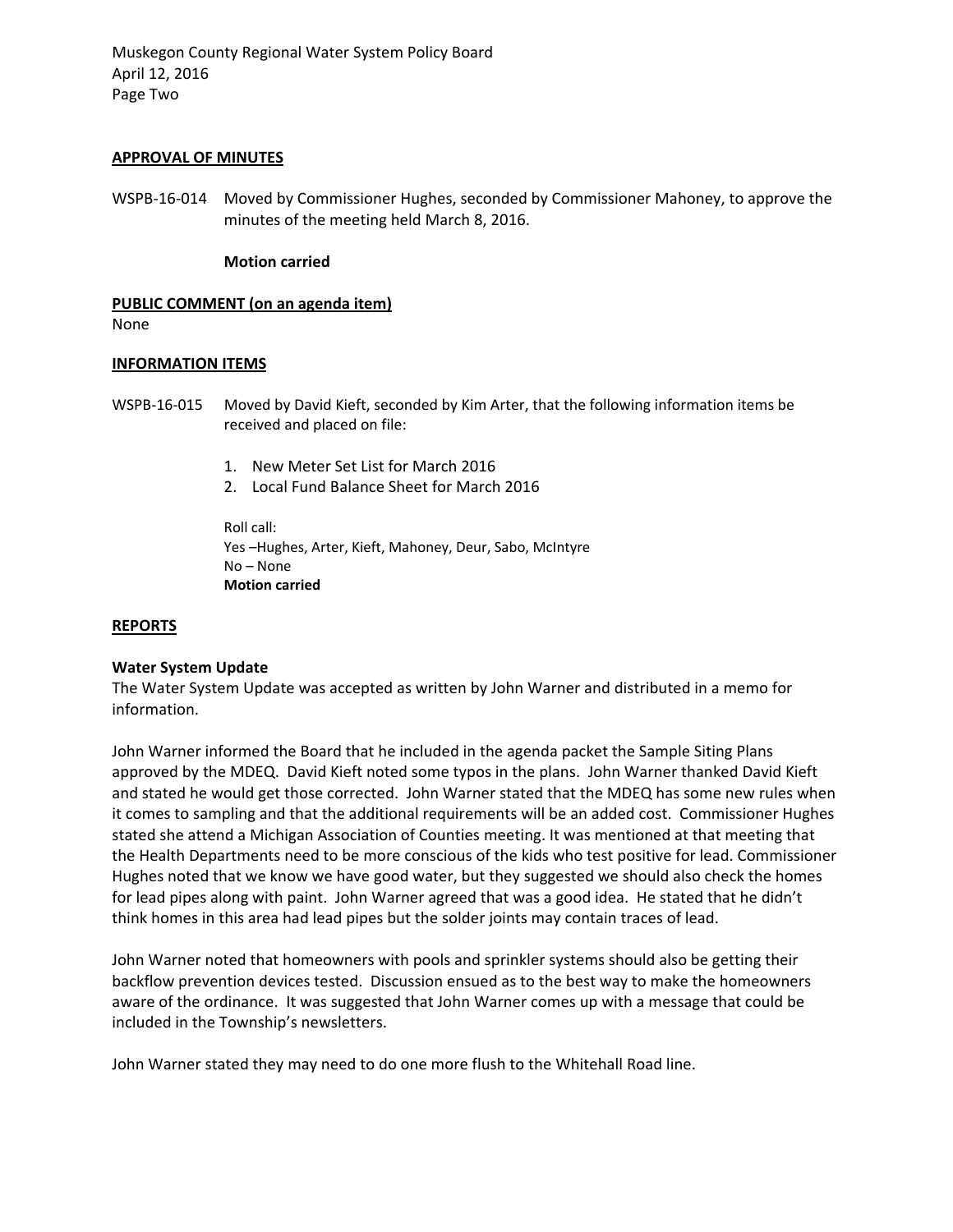# **OLD BUSINESS Dewitt Damage Claim Update**

WSPB-16-016 Moved by Commissioner Hughes, seconded by Jan Deur, to take from the table to continue discussion.

# **Motion Carried**

Kim Arter noted she brought copies of the invoices Ed Dewitt provided for anyone to view if they wanted. Kim Arter stated that this Board had various options when it comes to this matter.

A memorandum from John Warner was distributed to the Board members. Chair McIntyre asked John Warner if he had contacted the City and if they planned on attending the meeting. John Warner stated the memorandum addresses that. John Warner stated he had met with the City of Muskegon's DPW Director, Mohammed Al-Shatel. John Warner stated normal procedures were done to repair the watermain break. John Warner informed the Board that he also visited the site of the watermain break. John Warner stated he discussed this matter with Dave Baker, Water/Sewer Supervisor for the City of Muskegon DPW. John Warner explained that Dave Baker was on-site the night of the watermain repair. John Warner stated that it was his opinion that the rise in the water table was likely do to the watermain break.

Kim Arter expressed her concerns that Ed Dewitt had not submitted any actual receipts for materials and that the labor costs he is requesting seemed high. John Warner stated that the quote from Restoration Services for \$7,159.67 was for clean-up. Commissioner Hughes asked John Warner for clarification that it was only water and not sewer. John Warner stated it was only water. Kim Arter stated that she would consider a percentage of the \$7,159.67.

Commissioner Hughes had a concern as to what kind of precedent this would set.

David Kieft asked if the Board had the authority to pay Ed Dewitt. Dave Bossenbroek stated he thinks it does. That the Board can pay legitimate bills and claims that are presented to the Water System.

Discussion ensued.

 WSPB-16-017 Moved by David Kieft, seconded by Commissioner Mahoney, that based on the quote by Restoration Services pay Ed Dewitt the sum of \$7,159.67.

Jan Deur asked Dave Bossenbroek to explain what kind of precedent this would establish. Dave Bossenbroek stated this would not set a legal precedent. Dave Bossenbroek explained that it was the Boards discretion to choose to settle a claim with someone or not.

Jan Deur asked John Warner if they have paid for property damages in other watermain breaks. John Warner stated he could not recall paying for damages due to a watermain break issue. John Warner stated they have repaired driveways due to the physical damages from a watermain repair.

Jan Deur made a friendly amendment that the motion includes a caveat that we are not admitting liability. David Kieft agreed to amend his motion and Commissioner Mahoney supported the friendly amendment.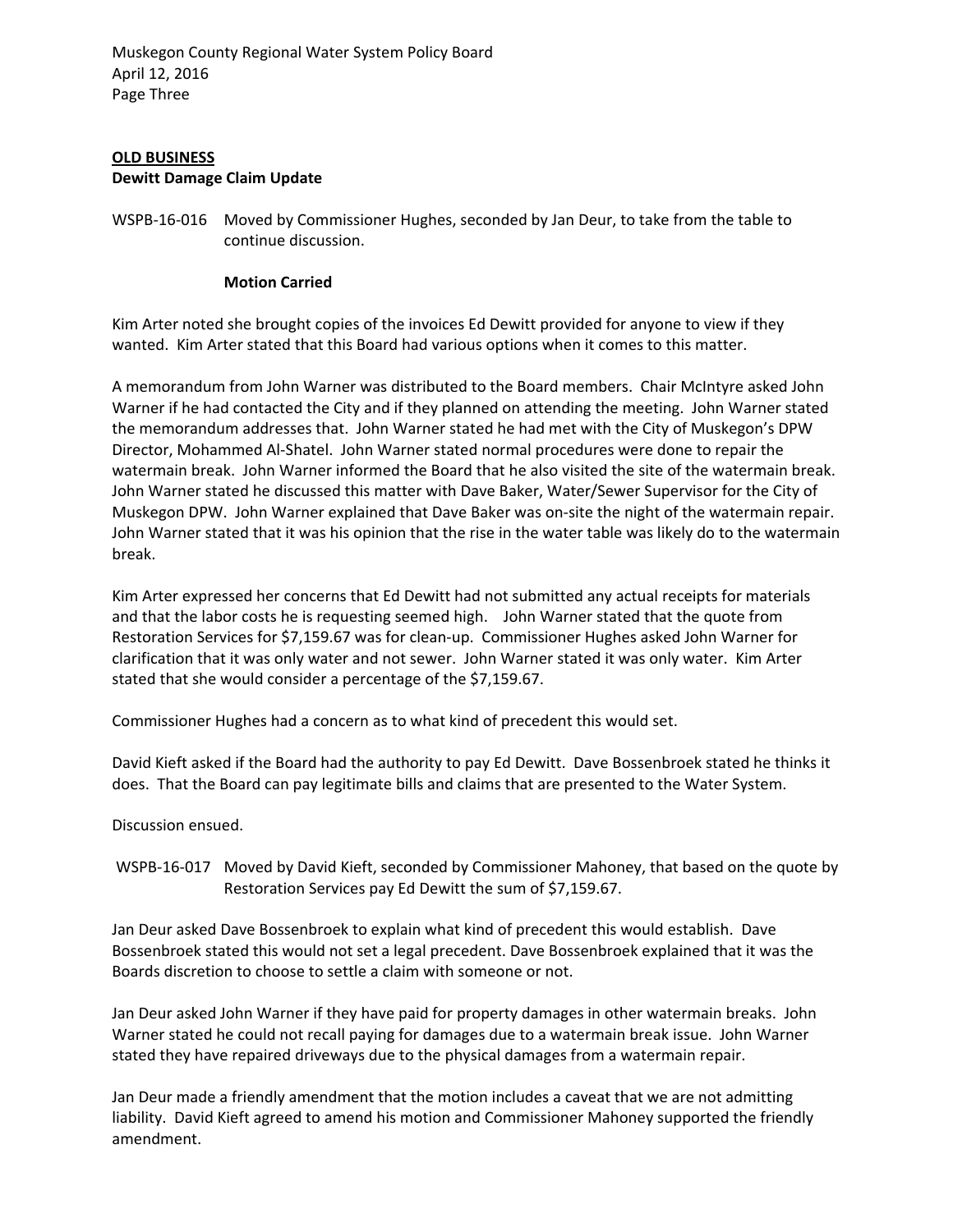Muskegon County Regional Water System Policy Board April 12, 2016 Page Four

## **Dewitt Damage Claim Update Continued**

WSPB-16-017 Moved by David Kieft, seconded by Commissioner Mahoney, that based on the quote by Restoration Services pay Ed Dewitt the sum of \$7,159.67 and the Water System Policy Board is not admitting any liability.

Commissioner Sabo asked John Warner what we would do differently to prevent this from happening in the future. John Warner stated he didn't know if they would do anything differently in the future. John Warner stated that this has never happened before and that no other home owner in the neighborhood reported damages due to this break. It was stated it was a case by case situation due to conditions and location.

Discussion ensued.

Roll call: Yes –Arter, Kieft, Mahoney, Deur, Sabo, Hughes, McIntyre No – None **Motion carried** 

Commissioner Sabo requested an update on the litigation. David Kieft stated that Discovery closed on March  $8<sup>th</sup>$ , Motions for Summary Disposition were due April 8<sup>th</sup> and the hearing on the Motions for Summary Disposition will be on May  $11^{th}$  at 2 p.m.

#### **NEW BUSINESS**

None

# **AUDIENCE PARTICIPATION**

Dave Bossenbroek suggested that the Water System Policy Board promote the reduced REU schedule.

# **ADJOURN**

There being no further business to come before the Water System Policy Board, the meeting adjourned at 3:02 p.m.

Jerry McIntyre, Chair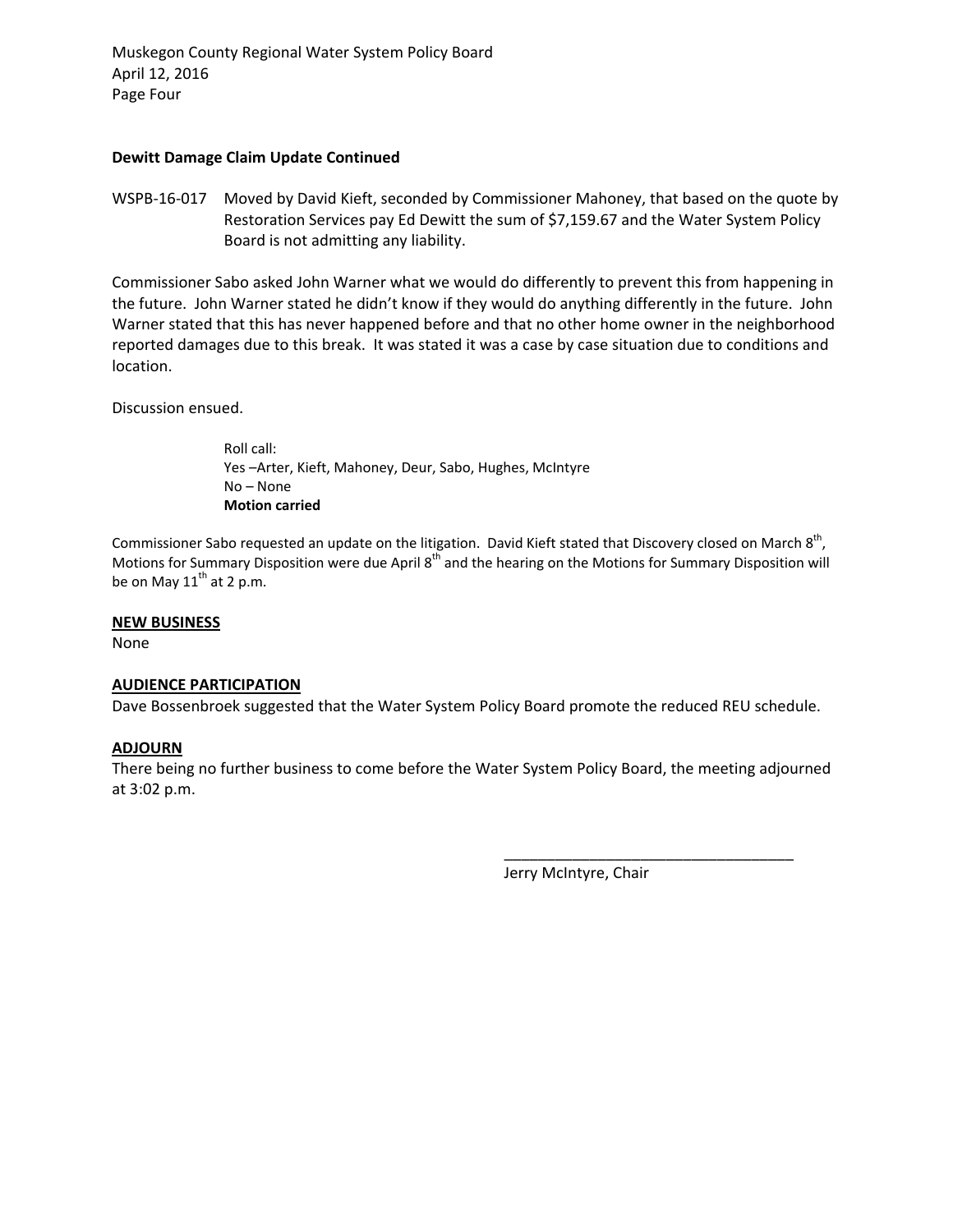# **MEETING CANCELLATION**

Notice is hereby given that the Water System Policy Board meeting of May 10, 2016, is cancelled.

Jerry McIntyre, Chair

Posted: May 6, 2016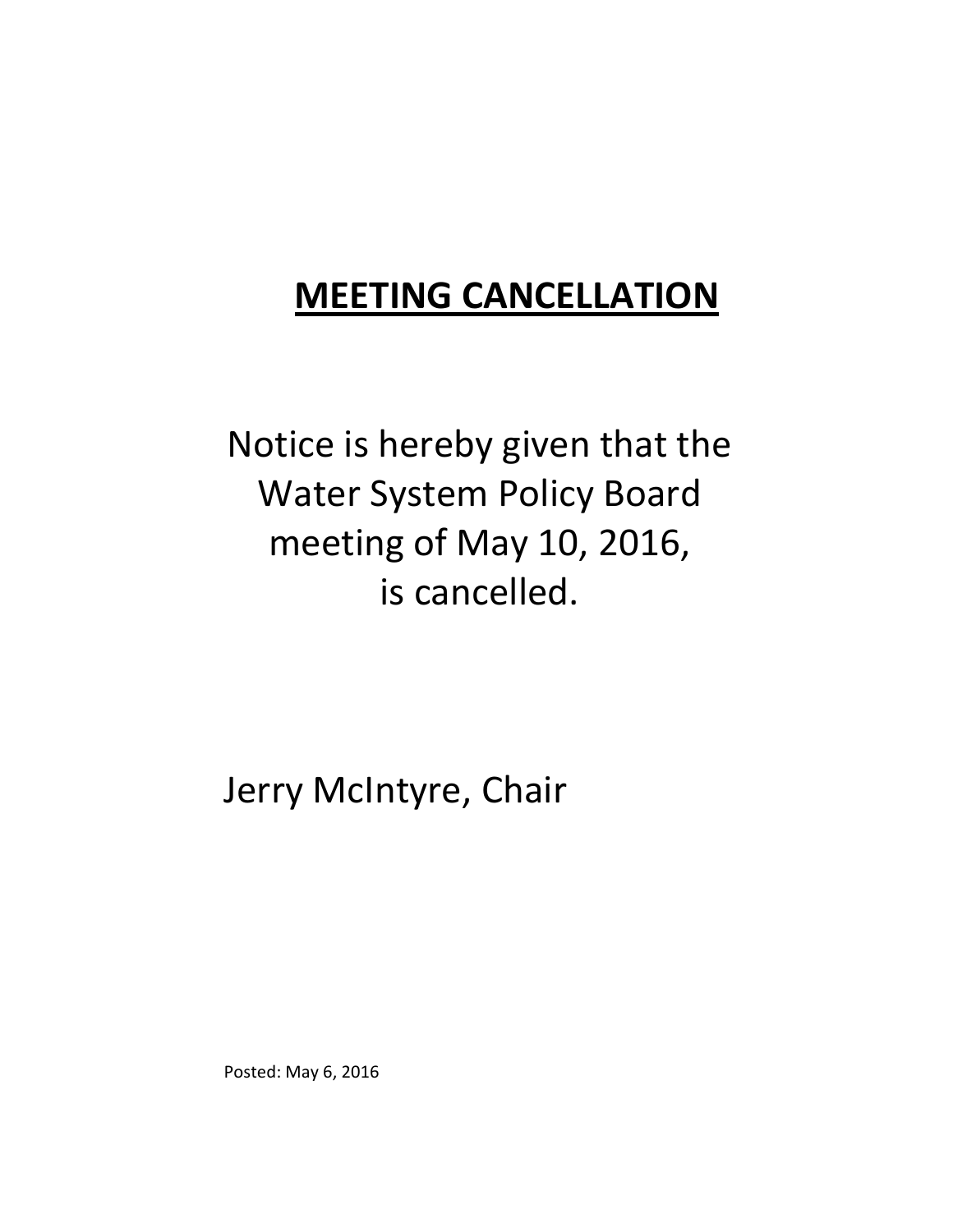# **MEETING CANCELLATION**

Notice is hereby given that the Water System Policy Board meeting of June 14, 2016, is cancelled.

Jerry McIntyre, Chair

Posted: June 2, 2016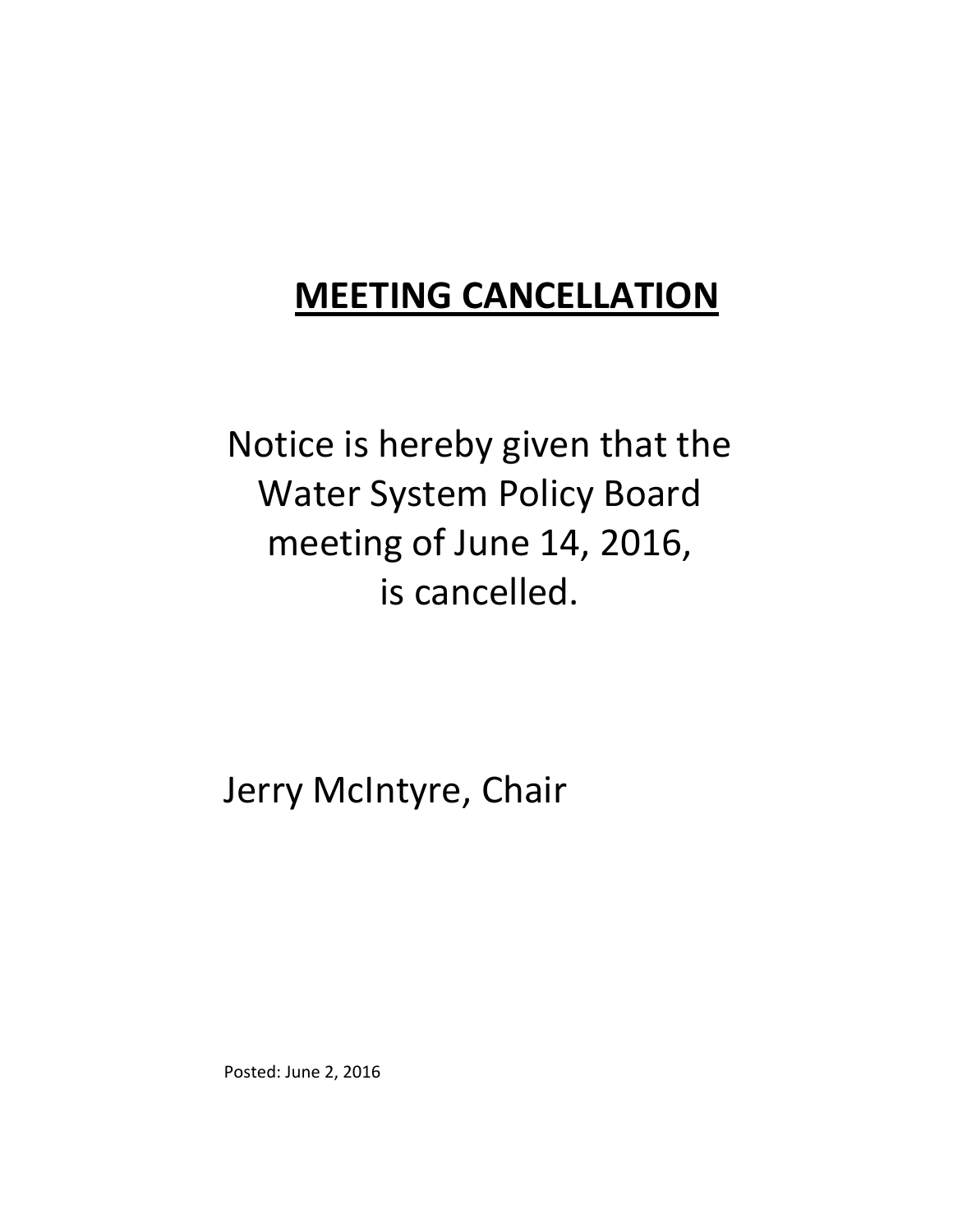Muskegon County Water System Policy Board July12, 2016 2:00 p.m. Training Center 97 E. Apple Avenue, Room 119 Muskegon, Michigan 49442

*Jerry McIntyre, Chair Chair Chair Chair Chair Susie Hughes, Vice Chair Chair* 

# MINUTES

### **CALL TO ORDER**

The meeting was called to order by Chair McIntyre at 2:00 p.m.

#### **ROLL**

| Present: | Kim Arter, Laketon Township Supervisor<br>Susie Hughes, Muskegon County Commissioner<br>David Kieft, Muskegon Charter Township Supervisor<br>Kenneth Mahoney, Muskegon County Commissioner<br>Jerry McIntyre, Dalton Township Supervisor<br>Jan Deur, Fruitland Township Trustee<br>Terry Sabo, Muskegon County Board Chair |
|----------|-----------------------------------------------------------------------------------------------------------------------------------------------------------------------------------------------------------------------------------------------------------------------------------------------------------------------------|
| Excused: |                                                                                                                                                                                                                                                                                                                             |
| Staff    |                                                                                                                                                                                                                                                                                                                             |
| Present: | Steve Fink, Public Works Project Manager<br>Robert Ribbens, Regional Water System Supervisor<br>Tina Nash, DPW Departmental Clerk                                                                                                                                                                                           |
| Others   |                                                                                                                                                                                                                                                                                                                             |
| Present: | David Bossenbroek, Attorney<br>Jerry Sanders, Muskegon Charter Township DPW Director<br>Randy Phillips, City of North Muskegon DPW Director                                                                                                                                                                                 |

#### **APPROVAL OF AGENDA**

WSPB‐16‐018 Moved by Commissioner Hughes seconded by Commissioner Mahoney, to approve the agenda as presented.

Voice Vote: **Motion Carried**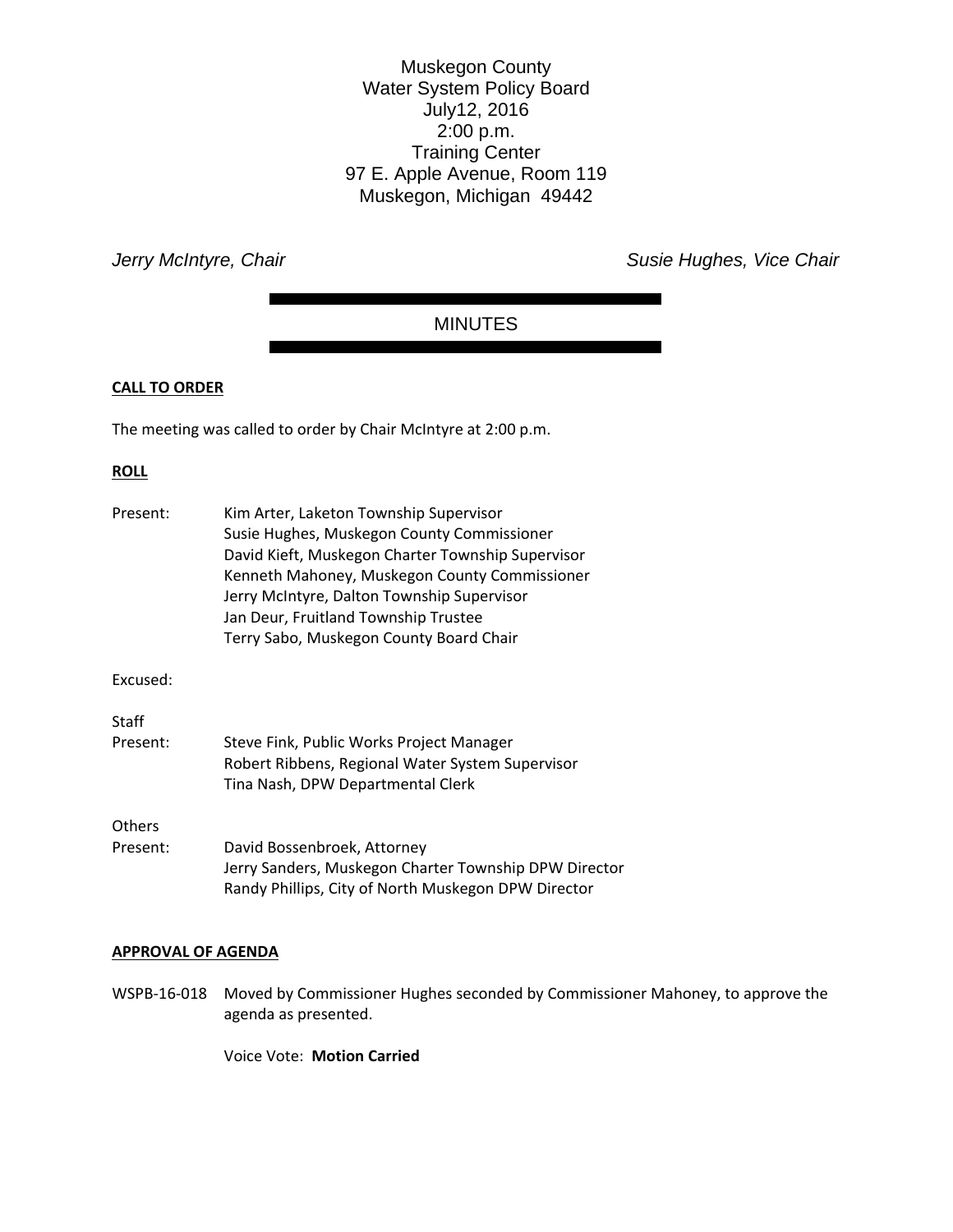Muskegon County Regional Water System Policy Board July 12, 2016 Page Two

#### **APPROVAL OF MINUTES**

WSPB‐16‐019 Moved by Commissioner Hughes, seconded by Jan Deur, to approve the minutes of the meeting held April 12, 2016.

Voice Vote: **Motion Carried**

**PUBLIC COMMENT (on an agenda item)**  None

#### **ITEM FOR CONSIDERATION**

Award Water System Reliability Studies

WSPB‐16‐020 Moved by Commissioner Mahoney, seconded by Commissioner Sabo, to award water system reliability studies for the Northside and Eastside Water Systems to Prein&Newhof for the lump sum proposal price of \$36,000 with all costs being paid 50/50 from Regional Water System Funds 5910‐0552 and 5910‐0546.

Chair McIntyre asked Steve Fink to provide some background on this motion. Steve Fink stated this is a MDEQ requirement and needs to be completed by December 2016. Steve Fink proceeded to explain the details in his memo. Steve Fink spoke about the last study completed in 2011 and how the water model developed in 2011 will be revised for this study. Steve Fink also explained his reasons as to why he is proposing to award the water system reliability studies to Prein&Newhof.

Discussion ensued.

Roll call: Yes – Arter, Kieft, Mahoney, Sabo, McIntyre No – Deur, Hughes **Motion carried**

#### **ITEMS FOR DISCUSSION**

#### **Marathon Oil Fire Line**

Robert Ribbens explained to the Board that Marathon Oil was in need of an adequate supply of water in case there was a fire. They tapped into our main and now have a sixteen (16) inch fire line going to Marathon. There is only a verbal agreement between the Water System, City of North Muskegon and Marathon on how to bill for water used. Robert Ribbens stated there is a meter in place which was installed by the City of North Muskegon. Robert Ribbens is requesting that a written agreement be drawn and in his memo he states what he is proposing.

Jan Deur asked why there hasn't been a written agreement. Robert Ribbens stated he didn't know.

Commissioner Hughes stated that the agreement should include how often the water is tested. Randy Phillips stated that they are currently testing every two weeks to establish a baseline. Robert Ribbens stated that is something they could include in the agreement.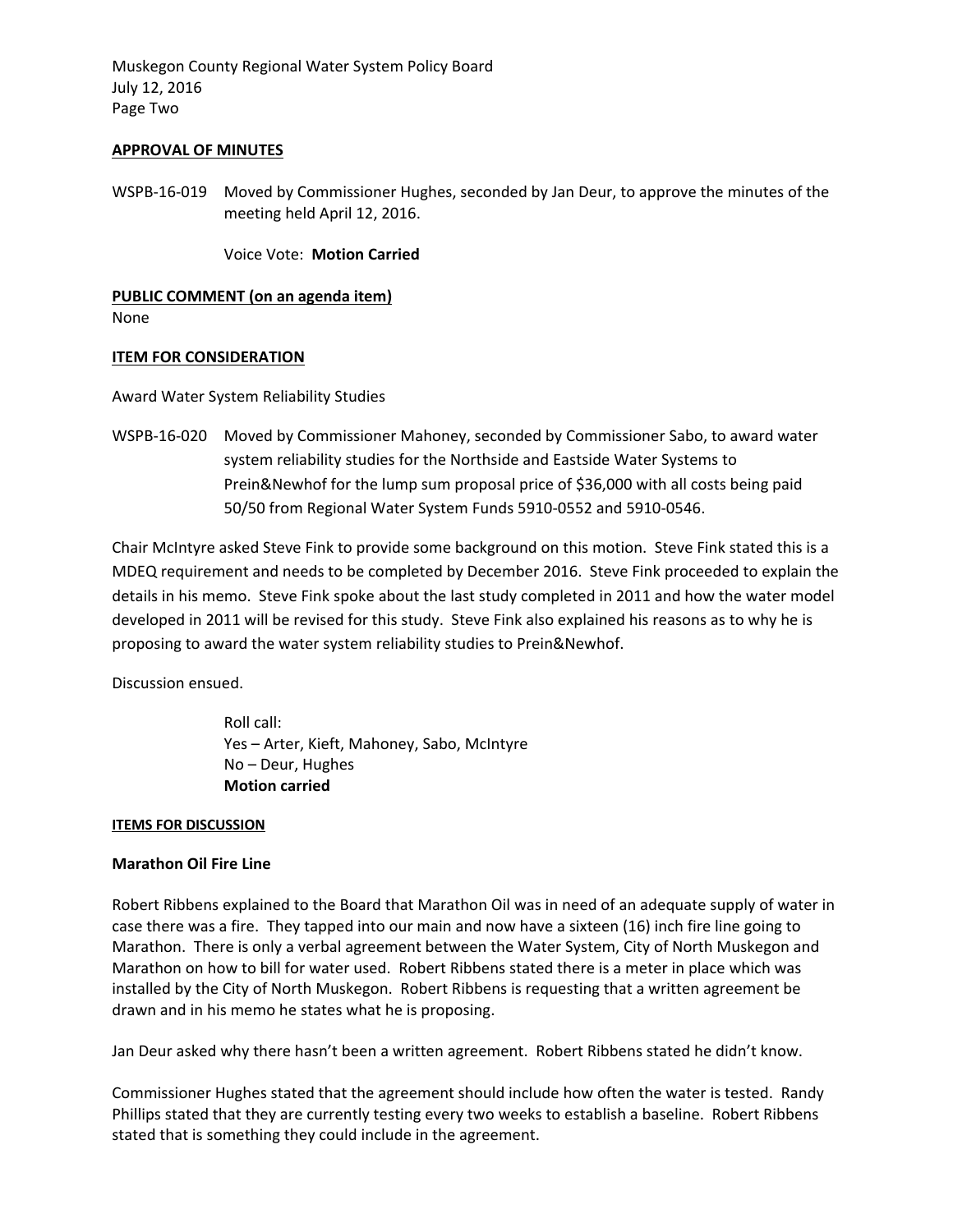Muskegon County Regional Water System Policy Board July 12, 2016 Page Three

### **ITEMS FOR DISCUSSION CONTINUED**

Commissioner Sabo asked if the City of North Muskegon is on board with this. Randy Phillips stated he feels they are. Commissioner Sabo asked if there would be a more formal document. Robert Ribbens stated they could provide that and bring it back soon.

Chair McIntyre asked Randy Phillips where the tap was. Randy Phillips stated it is connected at Whitehall Road. Randy Phillips stated they take chlorine readings at three (3) different points on that main.

David Kieft requested that a formal agreement be drawn and approved by the City of North Muskegon and then brought to the Water Policy Board for approval. Robert Ribbens stated that he would do that.

# **Water Bill for City of North Muskegon**

Robert Ribbens explained that due to the failure of the pump station for the City of North Muskegon, they had to open the interconnect between the Northside Water system and the City of North Muskegon. Robert Ribbens stated this is normally done in cases of an emergency. This time it was for approximately six (6) months. Robert Ribbens stated this interconnect does not have a meter. In the past, John Warner would use existing data over a period of time and compare that to the use while the interconnect was open. Robert Ribbens stated he requested billing data from Kristy Mattson, City of North Muskegon Treasurer. Robert Ribbens used that data and included a ten percent (10%) system loss to arrive at a total amount due of \$144,621.75. Robert Ribbens stated he would like the approval of the Board before an invoice is sent to the City of North Muskegon.

David Kieft asked Randy Phillips if they plan on installing a meter and when that would happen. Randy Phillips stated he is not sure why it has not already been done.

Kim Arter asked if it would be helpful to send the City of North Muskegon a letter asking them to have the meter installed by a certain date. Commissioner Hughes agreed and stated the Board may want to consider penalty charges if not completed by the deadline.

Steve Fink stated this would be an important first step as the City of North Muskegon is looking into becoming a customer of the County Water System. Randy Phillips stated that the MDEQ has included in their survey work that they recommend it because of the reliability.

Jan Deur asked Robert Ribbens if the amount he is proposing is similar to past billings. Robert Ribbens stated that is difficult to determine because this is for a much longer time frame and the seasons involved.

Chair McIntyre stated it is important to get the meter installed.

WSPB‐16‐021 Moved by Commissioner Mahoney, seconded by Jan Duer, to concur with the proposed invoice amount of \$144,621.75 for water used and bill the City of North Muskegon accordingly.

Voice Vote: **Motion Carried**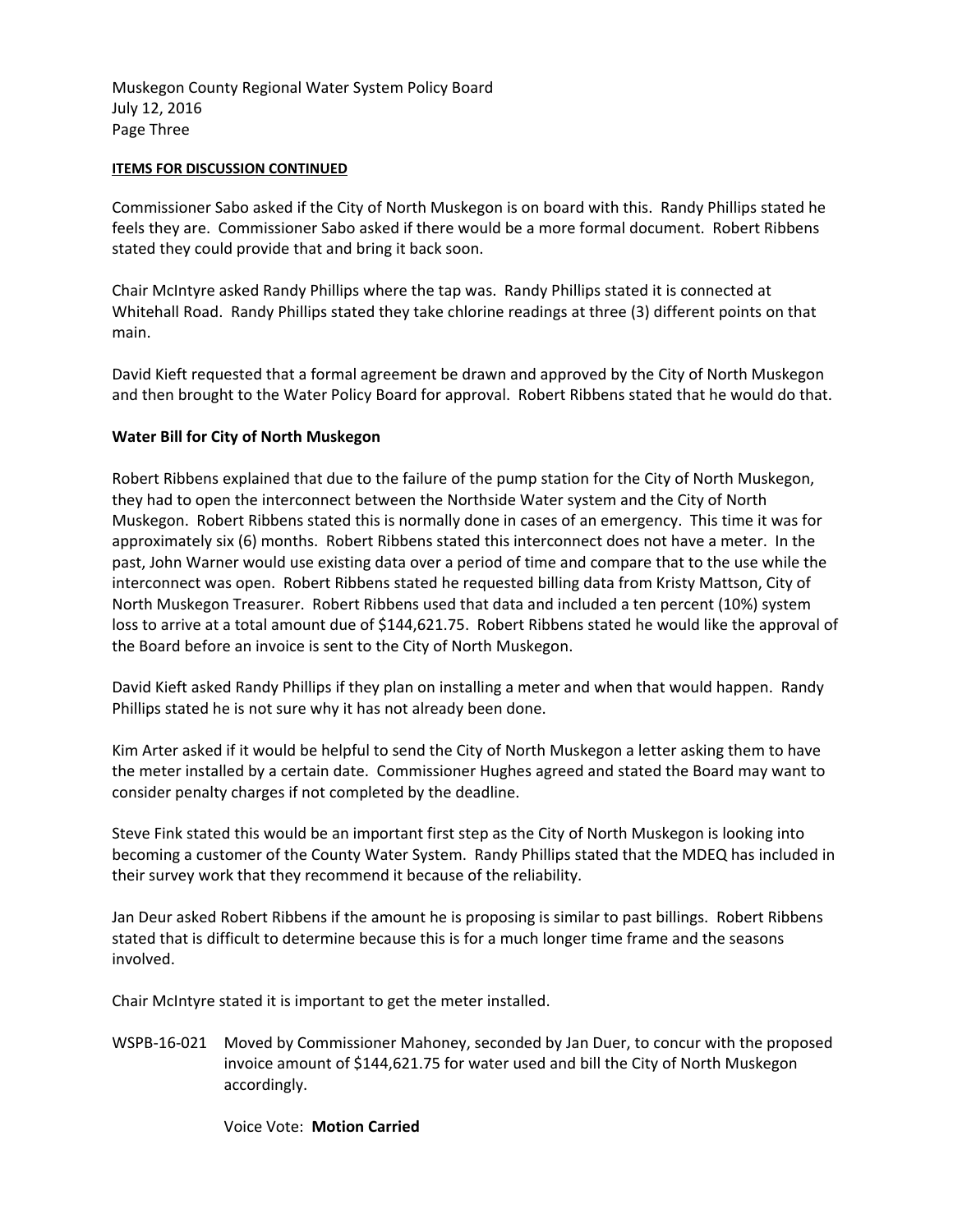Muskegon County Regional Water System Policy Board July 12, 2016 Page Four

#### **INFORMATION ITEMS**

WSPB‐16‐022 Moved by David Kieft, seconded by Commissioner Hughes, that the following information items be received and placed on file:

- 1. New Meter Set List for June 2016
- 2. Local Fund Balance Sheet for June 2016

#### Voice Vote: **Motion Carried**

### **REPORTS**

### **Water System Update**

The Water System Update was accepted as written and distributed in a memo for information.

Steve Fink stated it's been a quiet month. There was a watermain cut on Center Street which was repaired as soon as the materials came in.

David Kieft stated it looked like the work on Apple Avenue is almost complete. Commissioner Hughes stated the City of Muskegon did a good job. Robert Ribbens stated he believed the work would be completed by Wednesday. Steve Fink and Robert Ribbens explained there was an abandoned water service line below Apple Avenue leaking.

Commissioner Hughes asked about the payments to Britton & Bossenbroek and Rose & Rose. Tina Nash will email copies of those invoices to those present.

#### **OLD BUSINESS**

Commissioner Hughes informed the Board that she spoke to Judge Mullally's secretary about the Judge's ruling that was to be issued 56 days following the last hearing. Commissioner Hughes stated the Judge forgot and would be sending it soon.

#### **NEW BUSINESS**

David Kieft thanked both Steve Fink and Robert Ribbens for their cooperation regarding Muskegon Charter Township's ordinances.

Kim Arter asked about John Warner. Commissioner Sabo stated John Warner is currently going through the appeal process. Commissioner Hughes stated the position has been posted. Commissioner Sabo stated he would meet with Mark Eisenbarth and have him update the Board members.

# **AUDIENCE PARTICIPATION**

None

# **ADJOURN**

There being no further business to come before the Water System Policy Board, the meeting adjourned at 3:06 p.m.

Jerry McIntyre, Chair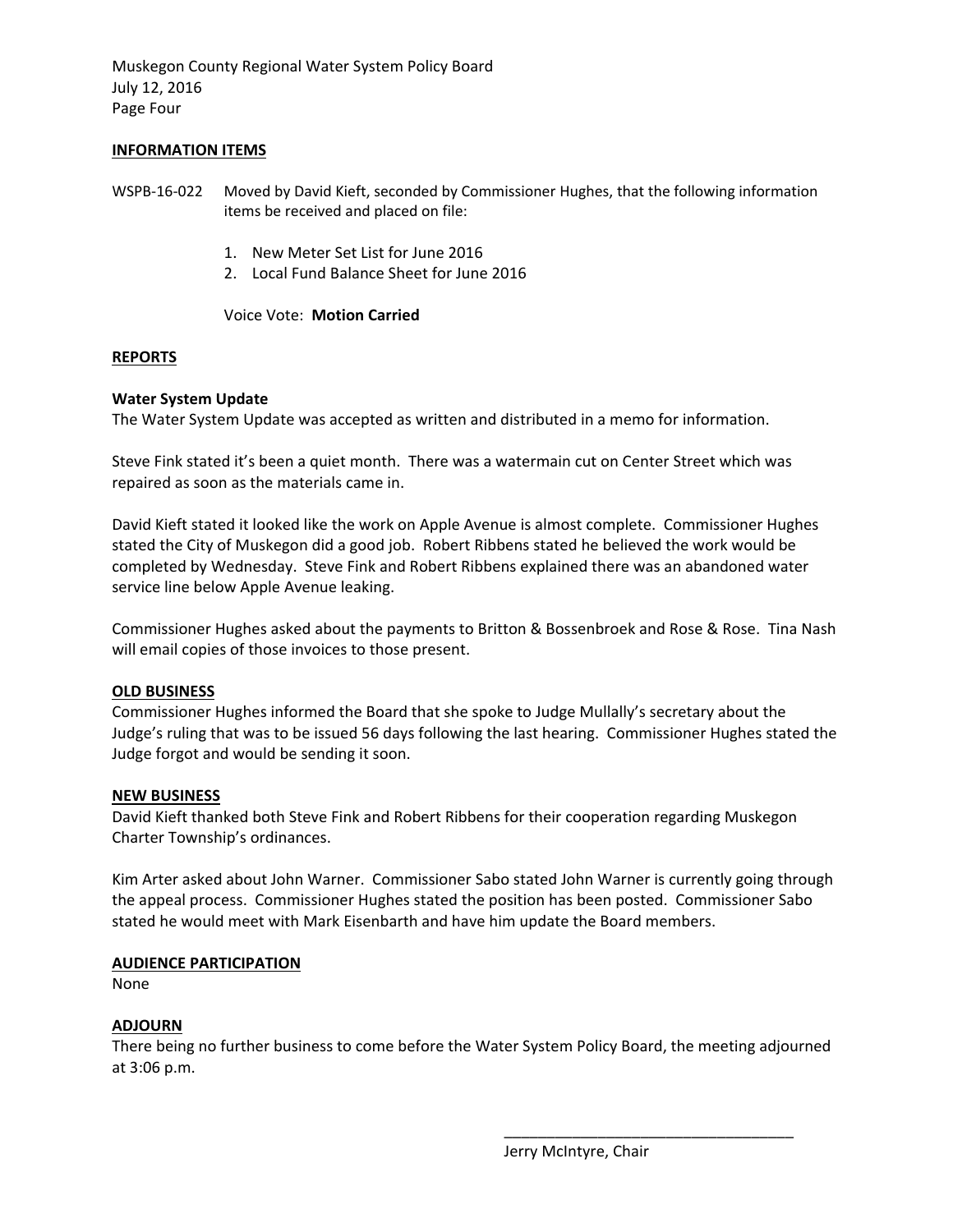Muskegon County Water System Policy Board August 9, 2016 2:00 p.m. Training Center 97 E. Apple Avenue, Room 119 Muskegon, Michigan 49442

*Jerry McIntyre, Chair Chair Chair Chair Chair Susie Hughes, Vice Chair Chair* 

# MINUTES

### **CALL TO ORDER**

The meeting was called to order by Chair McIntyre at 2:00 p.m.

# **ROLL**

| Present:           | Kim Arter, Laketon Township Supervisor<br>Susie Hughes, Muskegon County Commissioner<br>David Kieft, Muskegon Charter Township Supervisor<br>Kenneth Mahoney, Muskegon County Commissioner<br>Jerry McIntyre, Dalton Township Supervisor<br>Jan Deur, Fruitland Township Trustee<br>Terry Sabo, Muskegon County Board Chair |
|--------------------|-----------------------------------------------------------------------------------------------------------------------------------------------------------------------------------------------------------------------------------------------------------------------------------------------------------------------------|
| Excused:           |                                                                                                                                                                                                                                                                                                                             |
| Staff              |                                                                                                                                                                                                                                                                                                                             |
| Present:           | Steve Fink, Public Works Project Manager<br>Robert Ribbens, Regional Water System Supervisor<br>Tina Nash, DPW Departmental Clerk<br>Carly Hines, DPW Administrative Analyst                                                                                                                                                |
| Others<br>Present: | David Bossenbroek, Attorney<br>Jerry Sanders, Muskegon Charter Township DPW Director<br>Sidney Shaw, Deputy Supervisor for Fruitland Township                                                                                                                                                                               |

#### **APPROVAL OF AGENDA**

WSPB-16-023 Moved by Commissioner Hughes, seconded by Kim Arter, to approve the agenda as presented.

Voice Vote: **Motion Carried**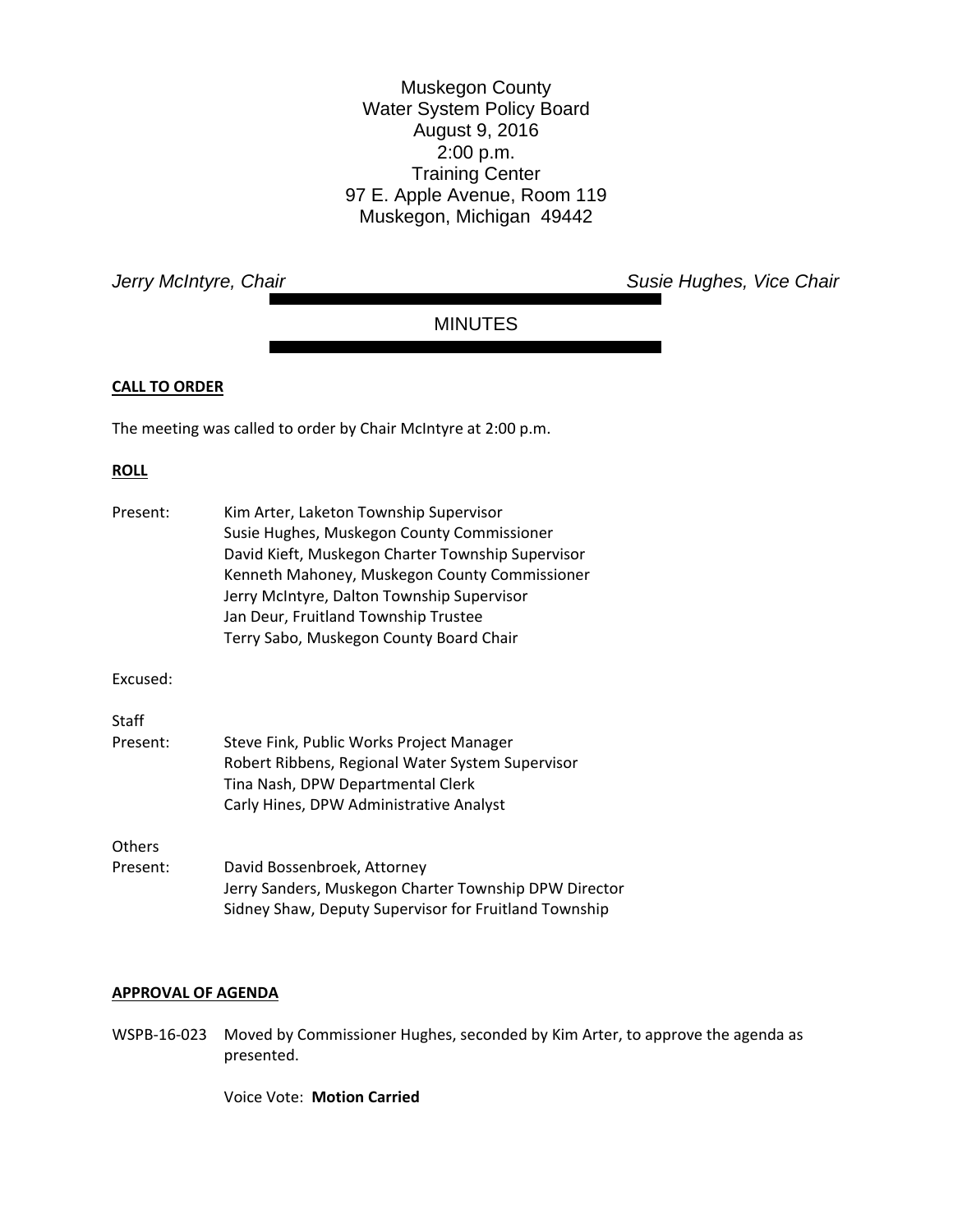Muskegon County Regional Water System Policy Board August 9, 2016 Page Two

### **APPROVAL OF MINUTES**

WSPB‐16‐024 Moved by Jan Deur, seconded by Commissioner Sabo, to approve the minutes of the meeting held July 12, 2016.

Voice Vote: **Motion Carried**

# **PUBLIC COMMENT (on an agenda item)**

None

### **INFORMATIONAL ITEMS**

The following informational items were received and placed on file:

- 1. FY2017 Recommended Budget
- 2. New Meter Set List for July 2016
- 3. Local Fund Balance Sheet for July 2016

Commissioner Hughes asked the following questions regarding line items in the FY2017 recommended budget: Why there wasn't an amount budgeted in the reimbursement line? Carly Hines stated this is money received which is very rare. Why there was an increase for postage when the cost for postage has went down? Carly Hines explained that Public Works was paying for most of the postage and going forward postage will be charged to the appropriate accounts. Why did the amount for water meters double? Robert Ribbens explained it was due to changing out old meters, both home and commercial. Jan Deur asked the year to date amount spent on meters for the Northside System. Carly Hines stated it was \$27,728.00. Commissioner Hughes asked why there was a drop in the amount for water wholesale. Regarding the Northside, Carly Hines stated they looked at the past amounts and the \$780,000.00 requested was more appropriate. Why the requested amount is smaller than the recommended amount in the general admin expense's line and why would the Water System pay this? Carly Hines stated this is an amount set by the Accounting Department based on the Cost Allocation Plan. Carly Hines explained this is budgeted to pay for services provided by departments such as Accounting. Why are the municipalities listed out separately? Carly Hines stated the revenue for each municipality is tracked separately. Why is the amount for Miss Dig so high? Robert Ribbens stated they use Miss Dig a lot for the various projects.

David Kieft stated that there is almost a \$1.2 million difference in the overall total of last years recommended budget compared to this years recommended budget and the presented recommended FY2017 budget does not match the monthly graphs amounts. Carly Hines stated she would have to look into it and report back. David Kieft stated he did not feel comfortable recommending a budget that is showing a deficit. Jan Deur asked for clarification as to what the difference is in the fiscal year requested and recommended. Carly Hines stated the requested comes from the departments and the recommended comes from the County's Accounting Department.

Jan Deur asked the reason for the decline in the interest on intergovernmental loans. Carly Hines stated the loan is from the bond we hold for North Muskegon. As the principal for the bond goes down so does the interest. Jan Deur asked what was driving the increase in wages. Carly Hines explained that they accounted for the 1% planned wage increase and that she changed the allocation of time for the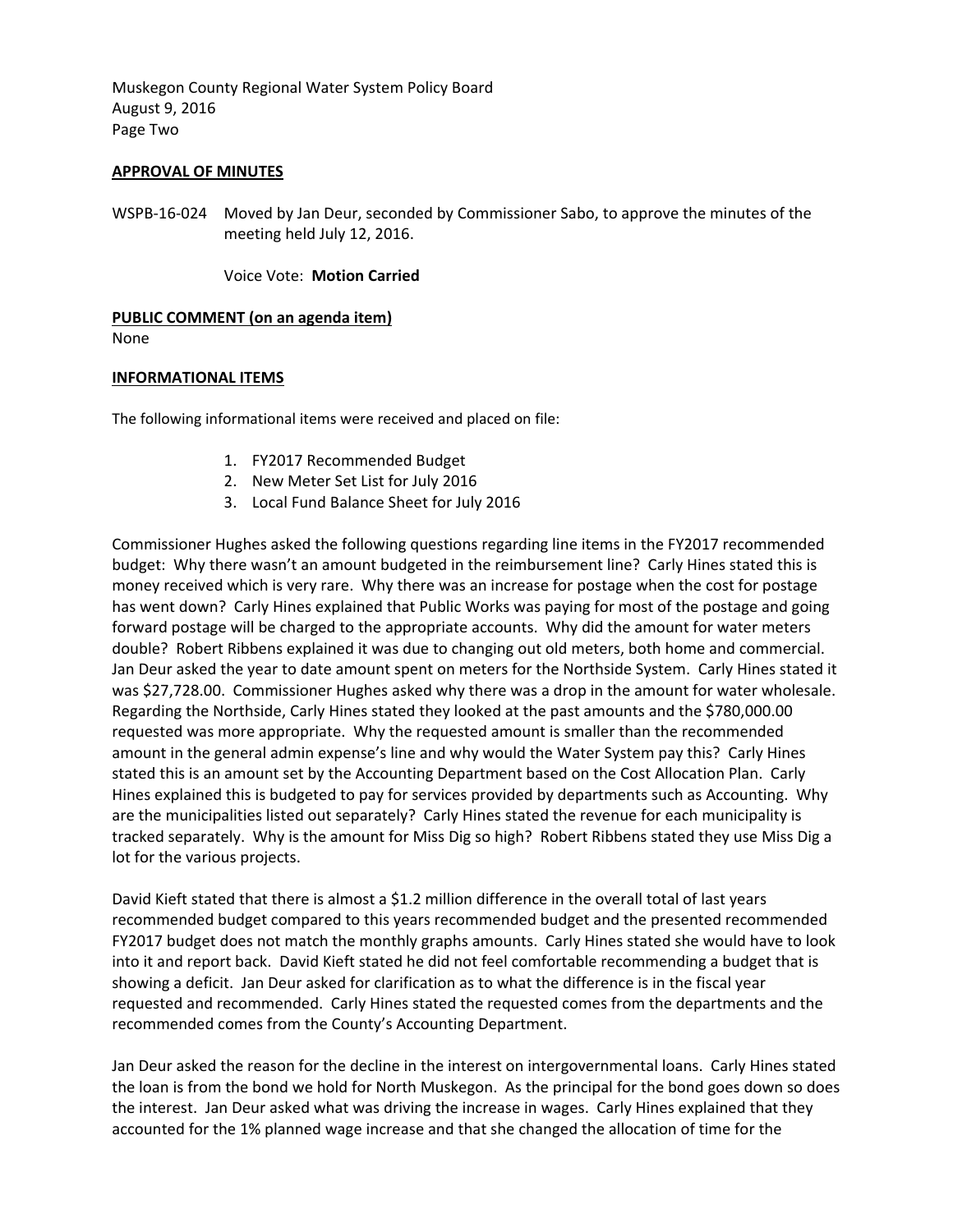Muskegon County Regional Water System Policy Board August 9, 2016 Page Three

Director, Project Manager and Administrative Analyst positions to better match time spent working on Water System items. Jan Deur asked why the increase in retirement didn't match the percent of increase in wages. Carly Hines stated she would have to look into it. Jan Deur asked about the legal fees budgeted and if Dave Bossenbroek was consulted. Carly Hines stated they looked at trends to determine the amount. Dave Bossenbroek agreed with the recommendation.

Steve Fink explained that the proposed recommended budget was for informational purposes only and if there are changes that need to be done there still would be time as the final budget gets approved by the County's Full Board in September.

David Kieft stated he would still like to know the differences. Staff will look into it and report back. Commissioner Sabo asked if that could be emailed before the next meeting.

### **REPORTS**

### **Water System Monthly Operations, July 2016**

The Water System Monthly Operations was accepted as written and distributed in a memo for information.

Commissioner Hughes stated that staff did a good job with the repair on Apple Ave.

Jan Deur asked Robert Ribbens about customer concerns with high water use. Robert Ribbens explained that the water clerk monitors customer accounts for high use and reports that to him. Customers will also call if they receive a high water bill. Robert Ribbens will then go out and check for leaks.

Commissioner Hughes asked about the spike in user fees and asked if that was because of the water used by North Muskegon. Steve Fink stated it was. Chair McIntyre asked if North Muskegon had set up the meter yet. Robert Ribbens stated it's going to take some more time.

David Kieft asked that a copy of Mr. Bossenbroek's bill be sent each month.

Discussion ensued regarding the attorney's invoiced amount regarding John Warner.

#### **OLD BUSINESS**

None

#### **NEW BUSINESS**

Jan Deur introduced Sidney Shaw. Jan Deur stated Mr. Shaw was appointed Deputy Supervisor for Fruitland Township by Sam St. Amour.

Chair McIntyre asked Jan Deur how Sam St. Amour was doing. Jan Deur stated he was in good spirits.

#### **AUDIENCE PARTICIPATION**

None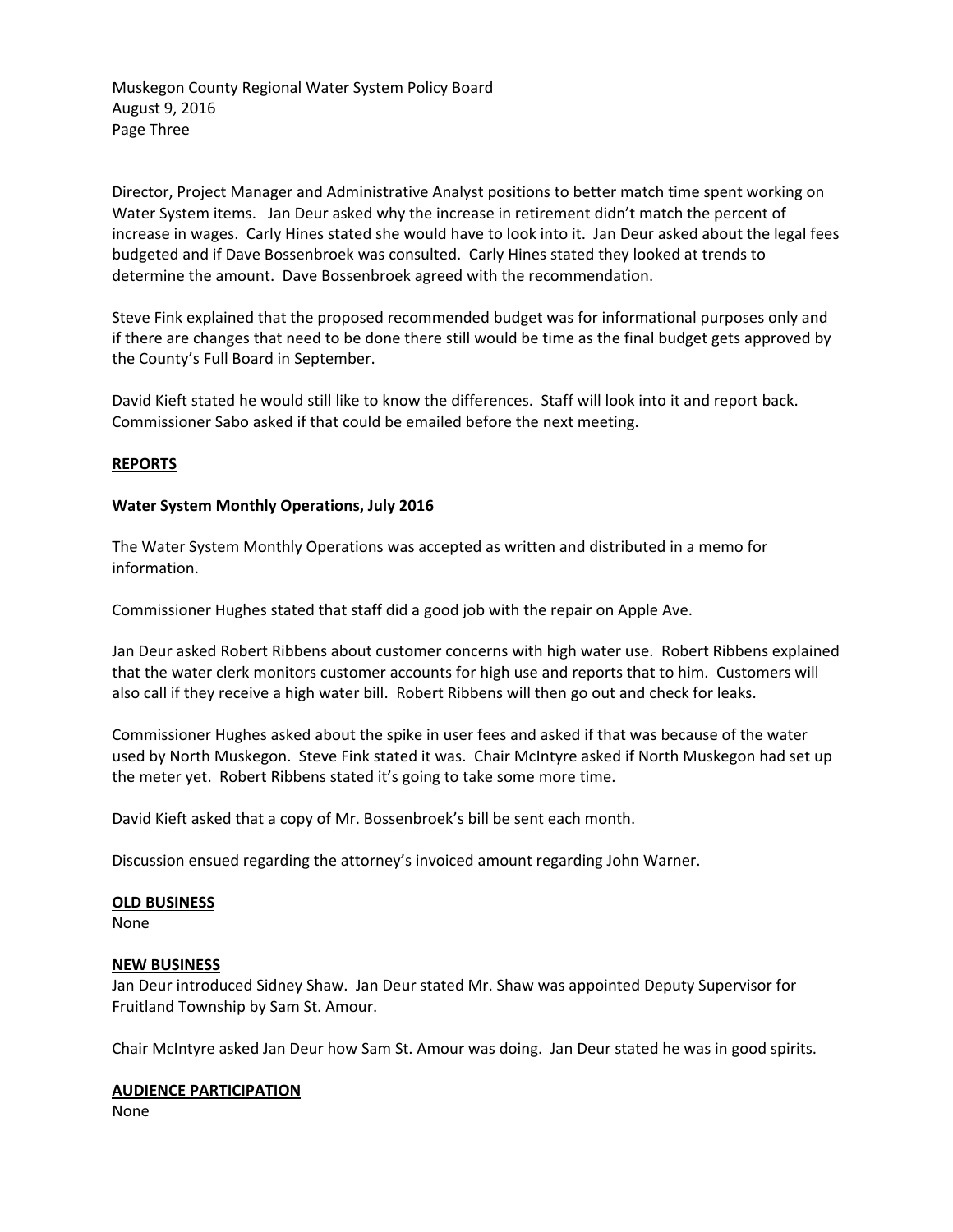Muskegon County Regional Water System Policy Board August 9, 2016 Page Four

# **ADJOURN**

There being no further business to come before the Water System Policy Board, the meeting adjourned at 2:35 p.m.

Jerry McIntyre, Chair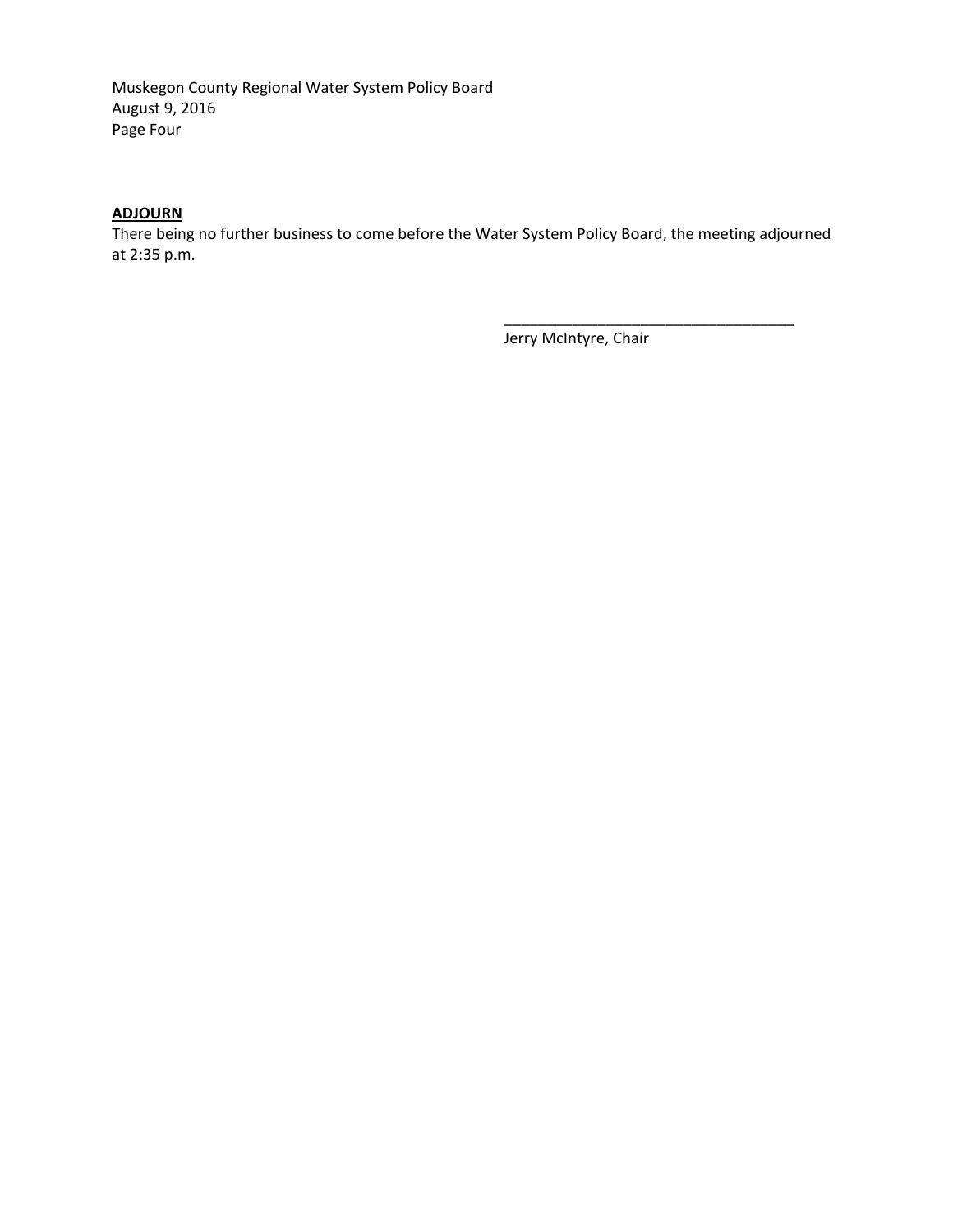Muskegon County Water System Policy Board September 13, 2016 2:00 p.m. Training Center 97 E. Apple Avenue, Room 119 Muskegon, Michigan 49442

*Jerry McIntyre, Chair* **Susie Hughes, Vice Chair** *Jerry McIntyre, Chair* **Susie Hughes, Vice Chair** 

# MINUTES

### **CALL TO ORDER**

The meeting was called to order by Chair McIntyre at 2:00 p.m.

# **ROLL**

| Present: | Kim Arter, Laketon Township Supervisor            |
|----------|---------------------------------------------------|
|          | Susie Hughes, Muskegon County Commissioner        |
|          | David Kieft, Muskegon Charter Township Supervisor |
|          | Kenneth Mahoney, Muskegon County Commissioner     |
|          | Jerry McIntyre, Dalton Township Supervisor        |
|          | Jan Deur, Fruitland Township Trustee              |
|          | Terry Sabo, Muskegon County Board Chair           |

Excused:

# **Staff**

| Present: | Steve Fink, Public Works Project Manager                              |
|----------|-----------------------------------------------------------------------|
|          | Robert Ribbens, Regional Water System Supervisor                      |
|          | Tina Nash, DPW Departmental Clerk                                     |
|          | Carly Hines, DPW Administrative Analyst                               |
|          | Beth Dick, Muskegon County Assistant Administrator & Finance Director |
|          | David Bossenbroek, Attorney                                           |

#### **APPROVAL OF AGENDA**

WSPB-16-025 Moved by Commissioner Hughes, seconded by Jan Deur, to approve the agenda as presented. Voice Vote: **Motion Carried**

#### **APPROVAL OF MINUTES**

WSPB‐16‐026 Moved by Commissioner Hughes, seconded by Kim Arter, to approve the minutes of the meeting held August 9, 2016.

# Voice Vote: **Motion Carried**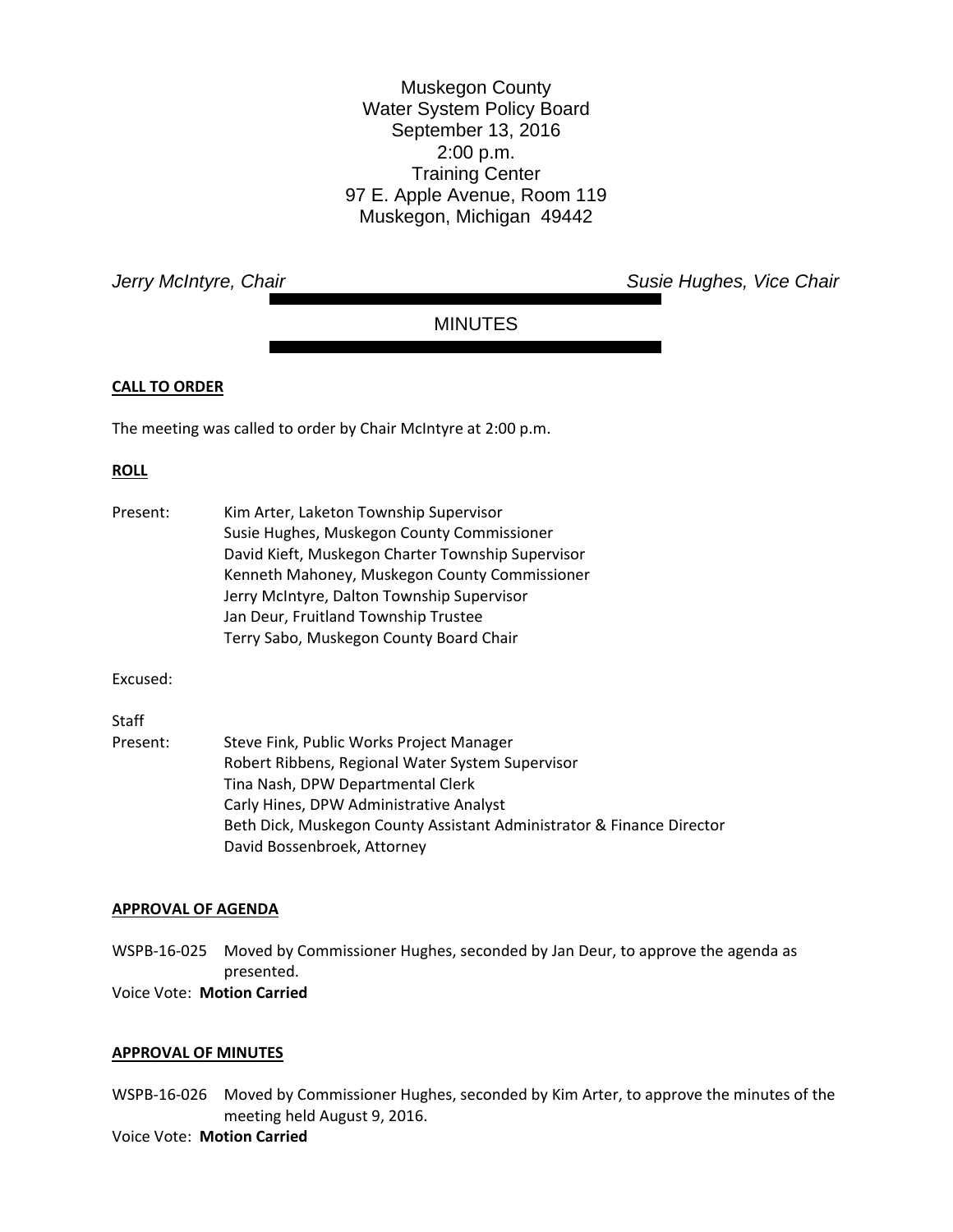Muskegon County Regional Water System Policy Board September 13, 2016 Page Two

**PUBLIC COMMENT (on an agenda item)** 

None

# **ITEMS FOR CONSIDERATION**

# RECOMMEND THE FISCAL YEAR 2017 BUDGET

WSPB‐16‐027 Moved by Commissioner Mahoney, seconded by Jan Deur, to recommend to the Muskegon County Board of Commissioners the approval of the fiscal year 2017 budget for the Muskegon County Regional Water System as presented.

Commissioner Hughes asked if there were any changes or amendments to the budget since they looked at it last month. Carly Hines stated there were a few GASB overhead type costs.

Dave Kieft expressed concern about passing a budget with a \$278,000 deficit, and the inclusion of the hydrant rental fees that would potentially increase the deficit to \$484,000.

Steve Fink stated even though we know the outcome of the lawsuit regarding hydrant fees, we are not at that point of finality that they could subtract the hydrant fees at this time, and we have not received any direction to take those out of the budget. He also stated those numbers did stay in at the county level approval last week, so we did not modify that at this point.

Additional discussion ensued regarding concern about approving a budget that is not balanced. Beth Dick advised that the budget can be amended at any time, and that any deficit or funds for an emergency would come out of the \$1.7 million in reserves.

Roll call: Yes – Arter, Deur, Hughes, Mahoney, Sabo, McIntyre No – Kieft **Motion carried**

# **INFORMATIONAL ITEMS**

WSPB‐16‐028 Moved by David Kieft, seconded by Commissioner Hughes, that the following information items be received and placed on file:

- 1. New Meter Set List for August 2016
- 2. Local Fund Balance Sheet for August 2016

Voice Vote: **Motion Carried**

# **REPORTS**

# **Water System Monthly Operations, August 2016**

The Water System Monthly Operations was accepted as written and distributed in a memo for information.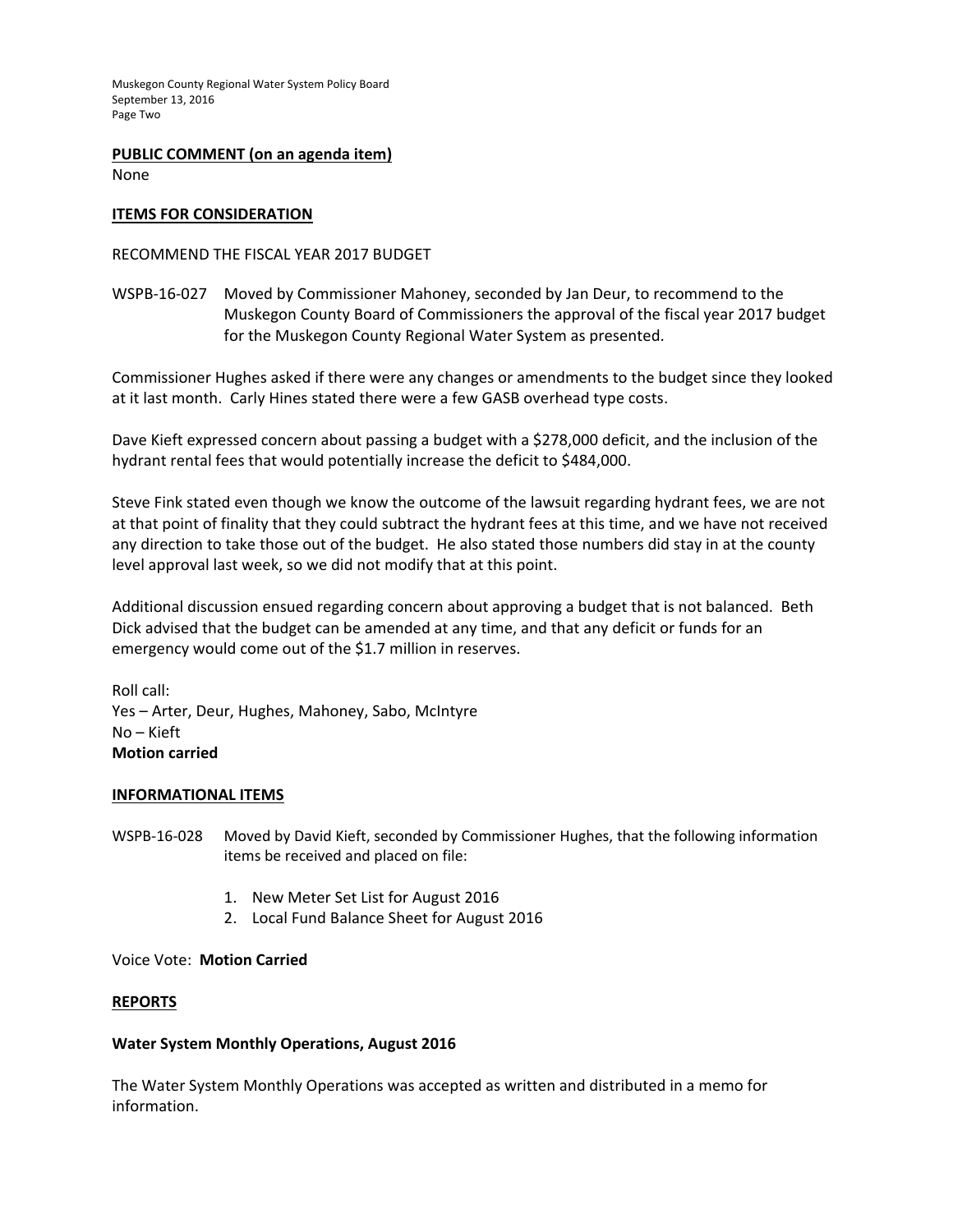Muskegon County Regional Water System Policy Board September 13, 2016 Page Three

Steve Fink stated staff gathered the information requested by the consultant for the reliability study. There was a September  $6<sup>th</sup>$  deadline and that was met. The next step will be to get a list of fire hydrants they would like to flow test to help calibrate the system.

Steve Fink stated due to Michigan Adventure closing for the season it will be necessary to flush the system approximately 3 to 4 times from this fall through winter.

Robert Ribbens stated main flushing will be conducted in late September into October. A notice will be placed in the Muskegon Chronicle and a notice was printed on the water bills. Robert Ribbens stated if the municipalities should receive calls regarding rusty water they may direct those calls to the Water Department. David Kieft asked Robert Ribbens to send him an email when the flushing starts.

Commissioner Hughes asked Steve Fink if there has been any contact from North Muskegon in regards to hooking up to our water system. Steve Fink stated he is not aware of any. Commissioner Hughes asked if North Muskegon had any other issues causing them to hook up to us. Robert Ribbens stated there were two times in late July, but not since that time. Steve Fink stated later this month a letter will be sent to North Muskegon regarding a deadline to have the interconnect meter in place.

### **OLD BUSINESS**

David Kieft asked if there has been any discussion regarding the rate study. Steve Fink stated a rate study is needed and staff has looked at what the rate would need to be to cover the shortfall in the budget. The water user rate and/or the ready‐to‐serve charge could be increased to help cover the shortfall. However more information will be needed to do a rate study using a consultant. Steve Fink stated they could get started on a request for proposals (RFP) to select a consultant. Kim Arter stated a rate study is a good thing to do, but would like to wait until a director is in place. Chair McIntyre asked what the time frame would be on a rate study. Robert Ribbens stated he has been involved in a few studies and it takes months to complete. Steve Fink stated the Board could consider a rate increase now to help the budget. Upon completion of the rate study, the Board could then review the consultant's suggestions as to what the rate should be. Jan Deur asked how long the RFP process would take. Steve Fink stated he would draw off of what other communities have used and then post the RFP on MITN. Steve Fink stated we have some control as to how long the process will take.

#### **NEW BUSINESS**

Commissioner Hughes informed the Board members that there is a scheduling conflict regarding the October 11, 2016 Water System Policy Board meeting and suggested moving the meeting to October 13, 2016 prior to the Public Works meeting.

WSPB‐16‐029 Moved by Commissioner Mahoney, seconded by Commissioner Hughes, that the October 11, 2016 Water System Policy Board meeting be moved to October 13, 2016 at 2:00 p.m.

Voice Vote: **Motion Carried**

# **AUDIENCE PARTICIPATION**

Jan Deur informed the Board that Fruitland Township took action and he will now be the regular member of the Water Policy Board and Melissa Beegle will be the alternate. Jan Deur also informed the Board that Sidney Shaw is no longer the Deputy Supervisor of Fruitland Township.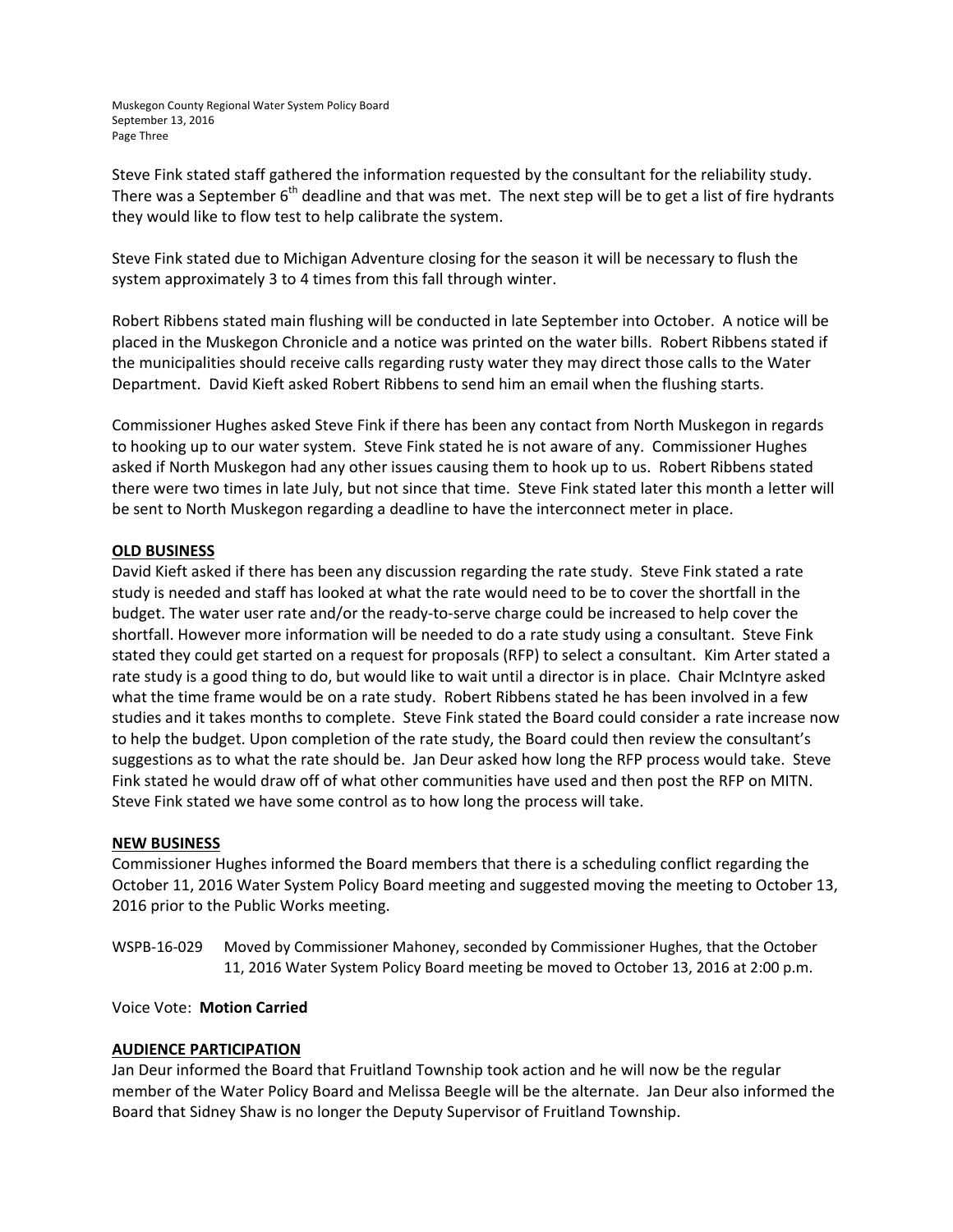Muskegon County Regional Water System Policy Board September 13, 2016 Page Four

# **ADJOURN**

There being no further business to come before the Water System Policy Board, the meeting adjourned at 2:25 p.m.

Susie Hughes, Vice‐Chair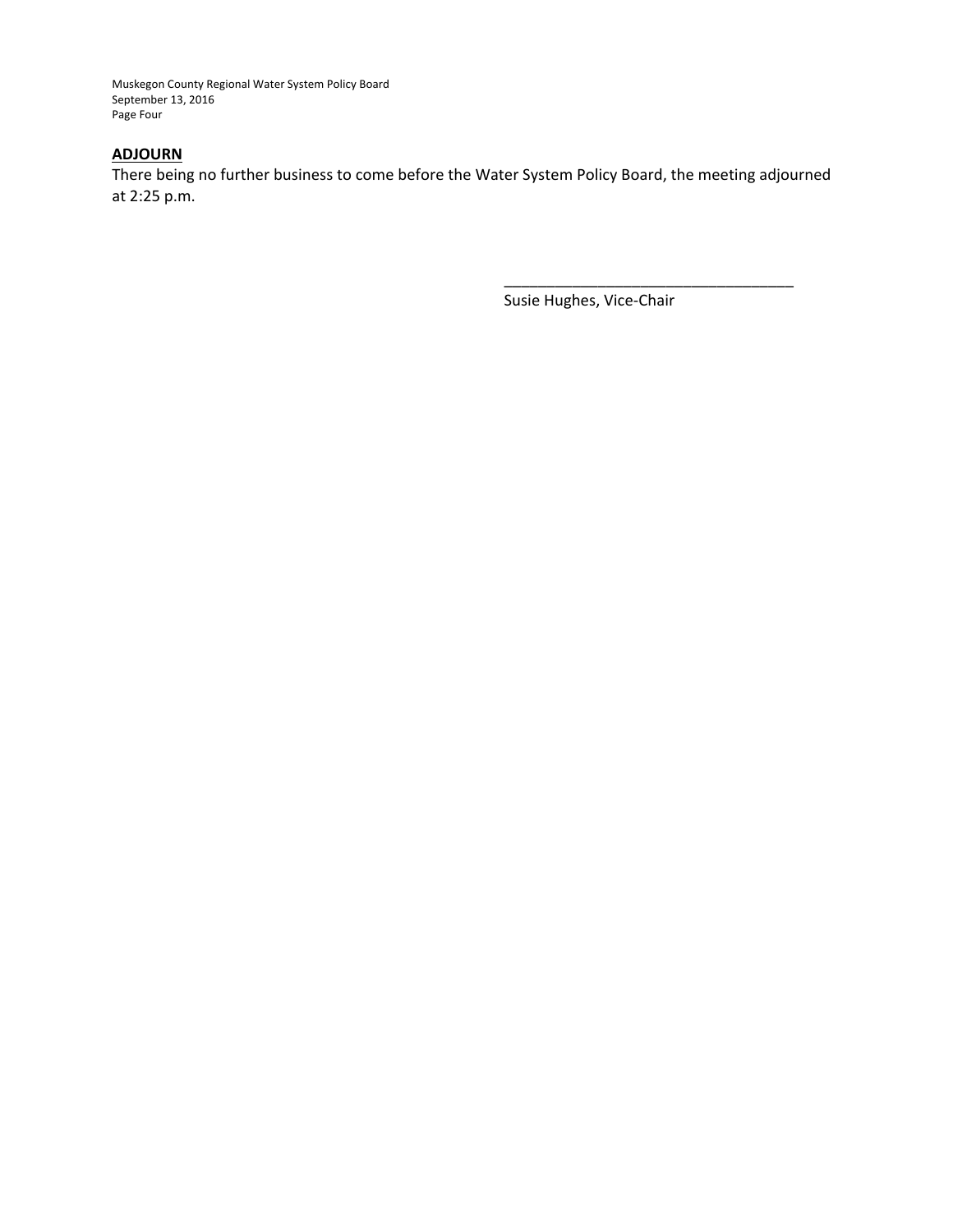Muskegon County Water System Policy Board October 13, 2016 2:00 p.m. Michael E. Kobza Hall of Justice 990 Terrace Street Muskegon, MI 49442

*Jerry McIntyre, Chair* **Susie Hughes, Vice Chair** Susie Hughes, Vice Chair

# MINUTES

### **CALL TO ORDER**

The meeting was called to order by Chair McIntyre at 2:00 p.m.

### **ROLL**

| Present: | Kim Arter, Laketon Township Supervisor            |
|----------|---------------------------------------------------|
|          | Jan Deur, Fruitland Township Trustee              |
|          | Susie Hughes, Muskegon County Commissioner        |
|          | David Kieft, Muskegon Charter Township Supervisor |
|          | Kenneth Mahoney, Muskegon County Commissioner     |
|          | Jerry McIntyre, Dalton Township Supervisor        |
|          | Terry Sabo, Muskegon County Board Chair           |

Excused:

#### **Staff**

| Present: | Mark Eisenbarth, Administrator                             |
|----------|------------------------------------------------------------|
|          | Beth Dick, Finance Director/Assistant County Administrator |
|          | Steve Fink, Public Works Project Manager                   |
|          | Robert Ribbens, Regional Water System Supervisor           |
|          | Lynn Esparsa, Executive Assistant - Administration         |
|          | David Bossenbroek, Attorney                                |

#### **APPROVAL OF AGENDA**

WSPB-16-030 Moved by Commissioner Hughes, seconded by Commissioner Sabo, to approve the agenda as amended to add discussion under New Business regarding the mandatory water connection fees.

#### Voice Vote: **Motion Carried**

#### **APPROVAL OF MINUTES**

WSPB-16-031 Moved by Commissioner Hughes, seconded by Kim Arter, to approve the minutes of the meeting held September 13, 2016.

Dave Kieft stated he would like more discussion detail in the minutes under item WSPB-16-027.

Commissioner Hughes withdrew the motion.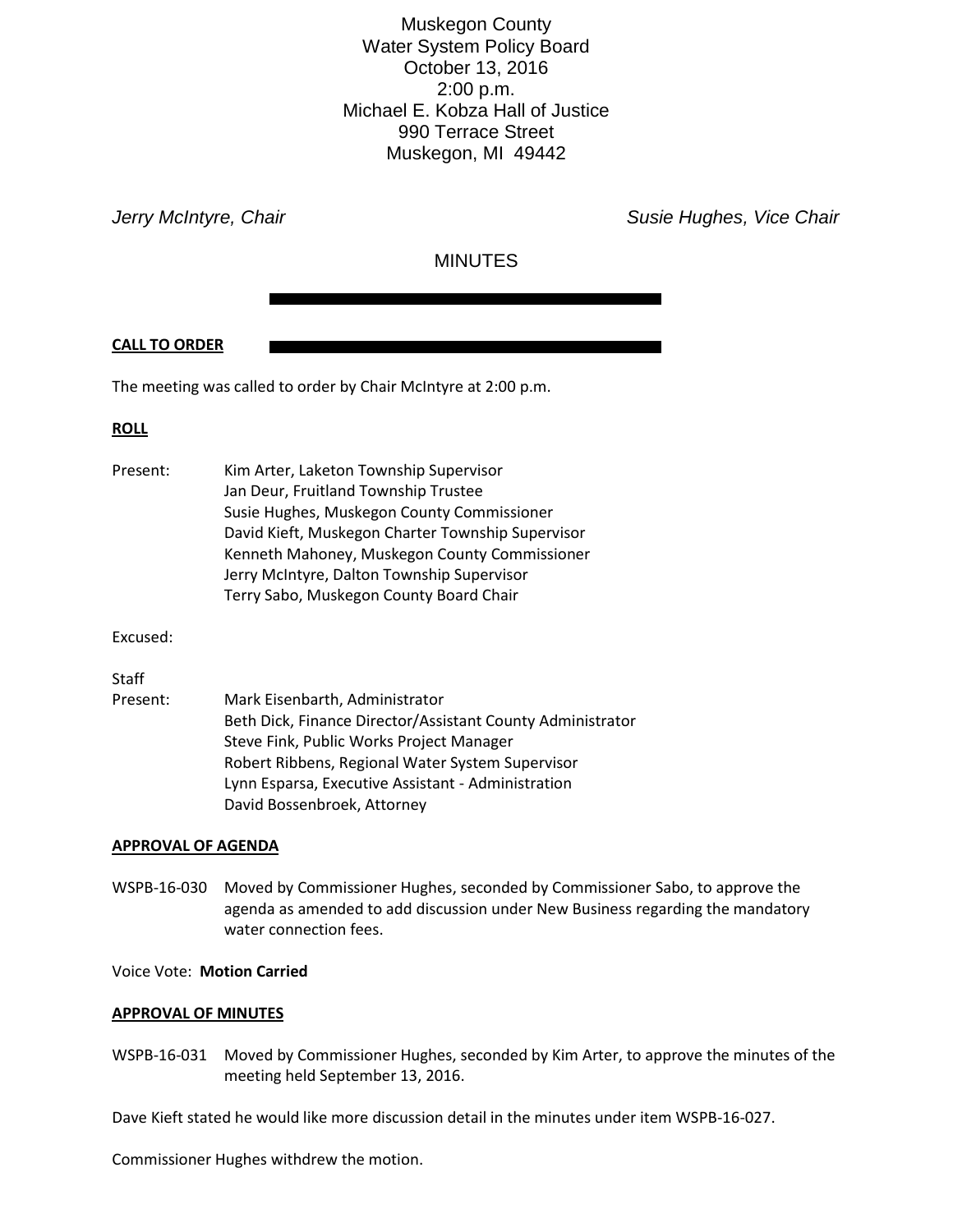Muskegon County Regional Water System Policy Board October 13, 2016 Page Two

WSPB-16-032 Moved by Commissioner Sabo, seconded by Jan Deur, to table the motion until the next Water System Policy Board meeting.

Voice Vote: **Motion Carried**

# **PUBLIC COMMENT (on an agenda item)**

None

### **ITEMS FOR CONSIDERATION**

AWARD CLARK STREET ENGINEERING SERVICES

WSPB-16-033 Moved by Commissioner Hughes, seconded by Commissioner Mahoney, to approve awarding Clark Street engineering services to Johnson & Anderson Engineers for a notto-exceed cost of \$5,736 with all costs paid from fund 5910-0552.

Roll call: Yes – Arter, Deur, Hughes, Kieft, Mahoney, McIntyre, Sabo  $No -$ **Motion carried**

### **ITEMS FOR DISCUSSION**

### **MARATHON OIL FIRE LINE AGREEMENT STATUS**

A draft Intergovernmental Agreement between the County of Muskegon (Regional Water System) and City of North Muskegon was provided to the Water System Policy Board by Rob Ribbens for review. Rob Ribbens noted the draft agreement with the City of North Muskegon is to outline how the Marathon Fire Line will be part of the system, and how it will be maintained and billed. The City of North Muskegon has reviewed the agreement.

WSPB-16-034 Moved by Commissioner Hughes, seconded by Jan Deur, to recommend the Board of Public Works approve the Intergovernmental Agreement between the County of Muskegon and City of North Muskegon and authorize the Board of Public Works Chair to sign the agreement.

#### Voice Vote: **Motion Carried**

# **CITY OF NORTH MUSKEGON UNMETERED CONNECTION LETTER STATUS**

A draft letter to the City of North Muskegon regarding non-metered connection(s) between the City of North Muskegon and the Regional Water System was provided to the Water System Policy Board by Rob Ribbens for review. Although the county would prefer meter installation at the Whitehall Road connection take place in 2017, the City of North Muskegon anticipates installation in 2018. Estimated water billing will include a 20% system loss based on historical data until which time a meter is installed. It has also been recommended the City of North Muskegon not use the connect at Buys Road other than for emergency situations. The issue has been discussed with the City of North Muskegon's Department of Public Works.

WSPB-16-035 Moved by Commissioner Hughes, seconded by Commissioner Mahoney, to submit the letter as amended to the City of North Muskegon.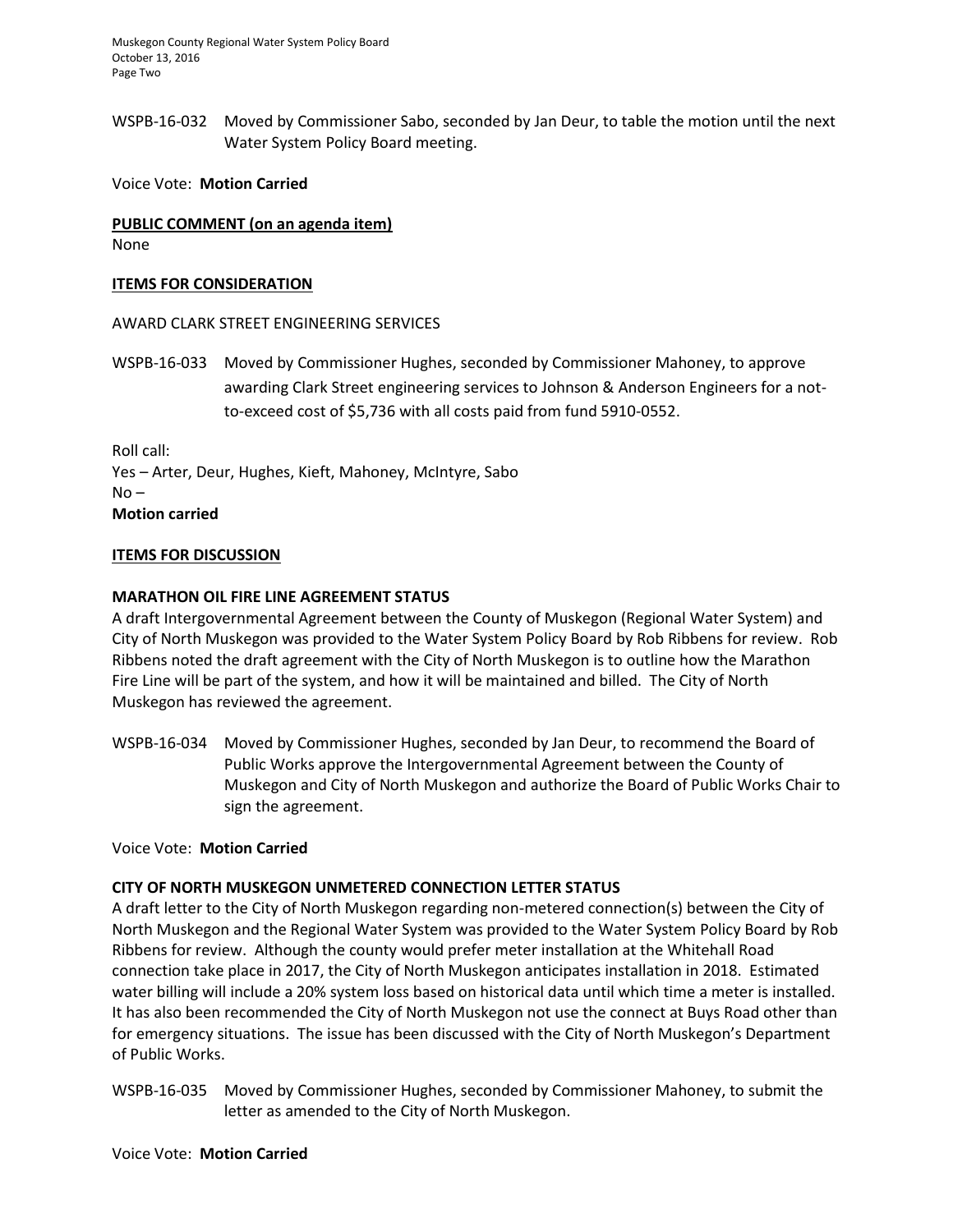Muskegon County Regional Water System Policy Board October 13, 2016 Page Three

#### **USE OF WATER SYSTEM MONIES FOR DISCHARGE OF LIENS**

Rob Ribbens was contacted by Muskegon Township regarding Discharge of Liens. The cost of placing a lien and discharging a lien filed with the Register of Deeds has increased. Rob Ribbens requested direction from the Water System Policy Board on where the funds to make up the difference in cost should come from since the cost for the Discharge of Lien is collected at the time the lien is placed. Rob stated going forward more could be collected.

Muskegon Township Treasurer, Jeff Wood, addressed the other option of discontinuing placing a lien as a special assessment already creates a lien via tax which is put in place by the contract/waiver.

Attorney Dave Bossenbroek stated the recording of the lien with the Register of Deeds should continue, because the title company will pick up the lien when the property is sold. He stated he thought it should be a water system cost. Commissioner Hughes agreed, as did Dave Kieft and Kim Arter.

Rob Ribbens to follow up with available options to cover the cost of filing the Discharge of Lien.

### **INFORMATIONAL ITEMS**

- WSPB-16-036 Moved by Dave Kieft, seconded by Kim Arter, that the following information items be received and placed on file:
	- 1. New Meter Set List for September 2016
	- 2. Local Fund Balance Sheet for September 2016

#### Voice Vote: **Motion Carried**

#### **REPORTS**

#### **Water System Monthly Operations, September 2016**

Public Works Project Manager, Steve Fink, stated they started hydrant flushing on the Eastside system for pipeline cleaning purposes. Hydrant flow testing for water system model calibration purposes has been done on both systems, so the consultant now has that information for the completion of the Reliability Study. In September cathodic protection inspections were done on both the Evanston Avenue and Michigan's Adventure tanks. The cathodic system is doing good other than ice damage on the halos in each tank which have some broken support ropes. The tanks will be drained next year for a five year inspection required by the DEQ, so repairs can take place at that time.

Discussion ensued regarding flushing hydrants and how repairs and maintenance is handled.

WSPB-16-037 Moved by Commissioner Hughes, seconded by Commissioner Mahoney, to accept the September 2016 Water System Monthly Operations Report as written and place on file.

Voice Vote: Motion Carried

#### **OLD BUSINESS**

None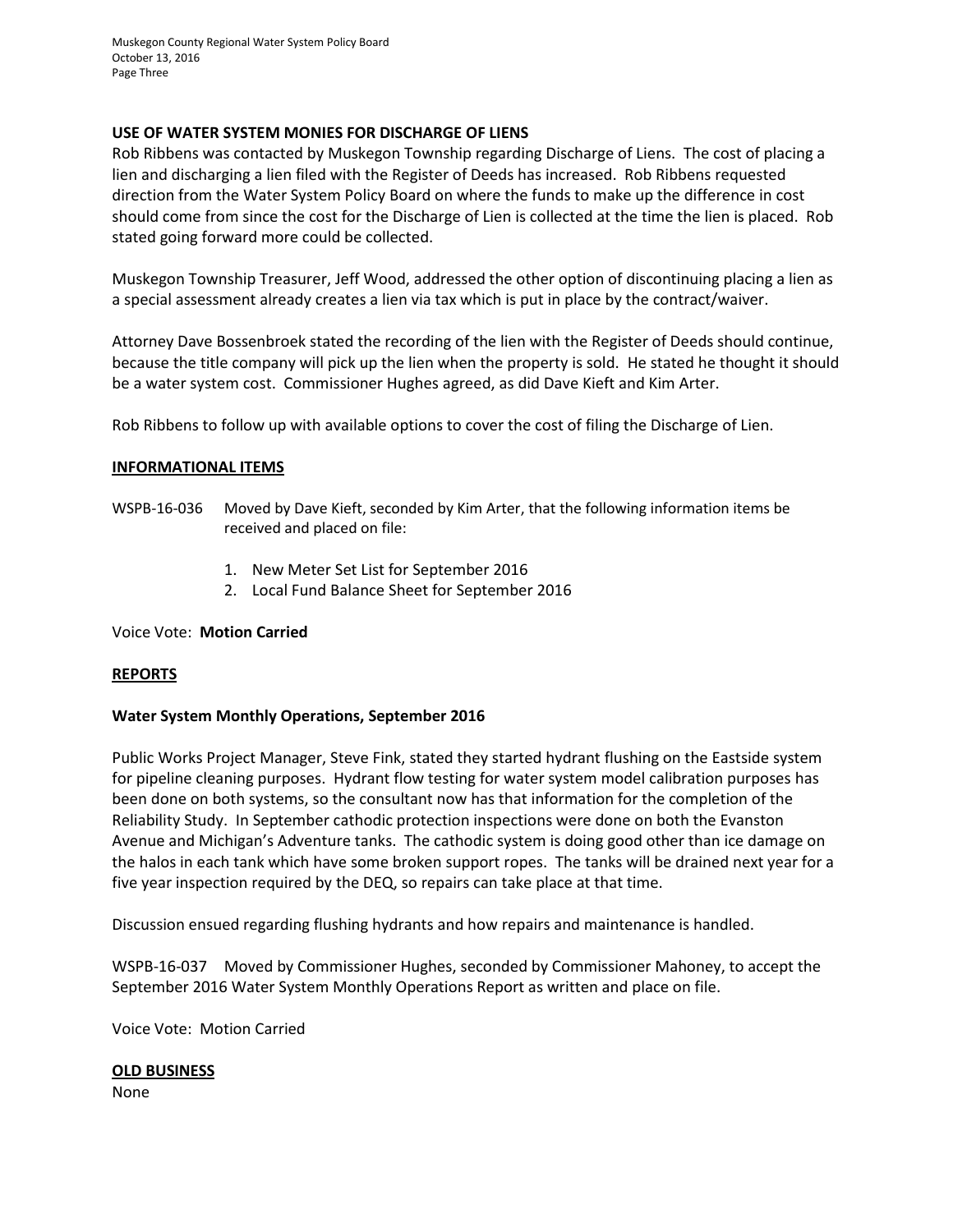Muskegon County Regional Water System Policy Board October 13, 2016 Page Four

### **NEW BUSINESS**

#### MANDATORY WATER CONNECTION FEES

Discussion ensued regarding how fees should be handled when a property owner paid for the connection upfront, however, did not connect the service until years later when the cost for hookup has changed. In addition, what fees, if any, should be incurred by the municipality and/or property owner when the connection is not hookup ready. Rob Ribbens to follow up with the City of Muskegon for records of prepayment with more information.

### **AUDIENCE PARTICIPATION**

None

# **ADJOURN**

There being no further business to come before the Water System Policy Board, the meeting adjourned at 3:12 p.m.

Jerry McIntyre, Chair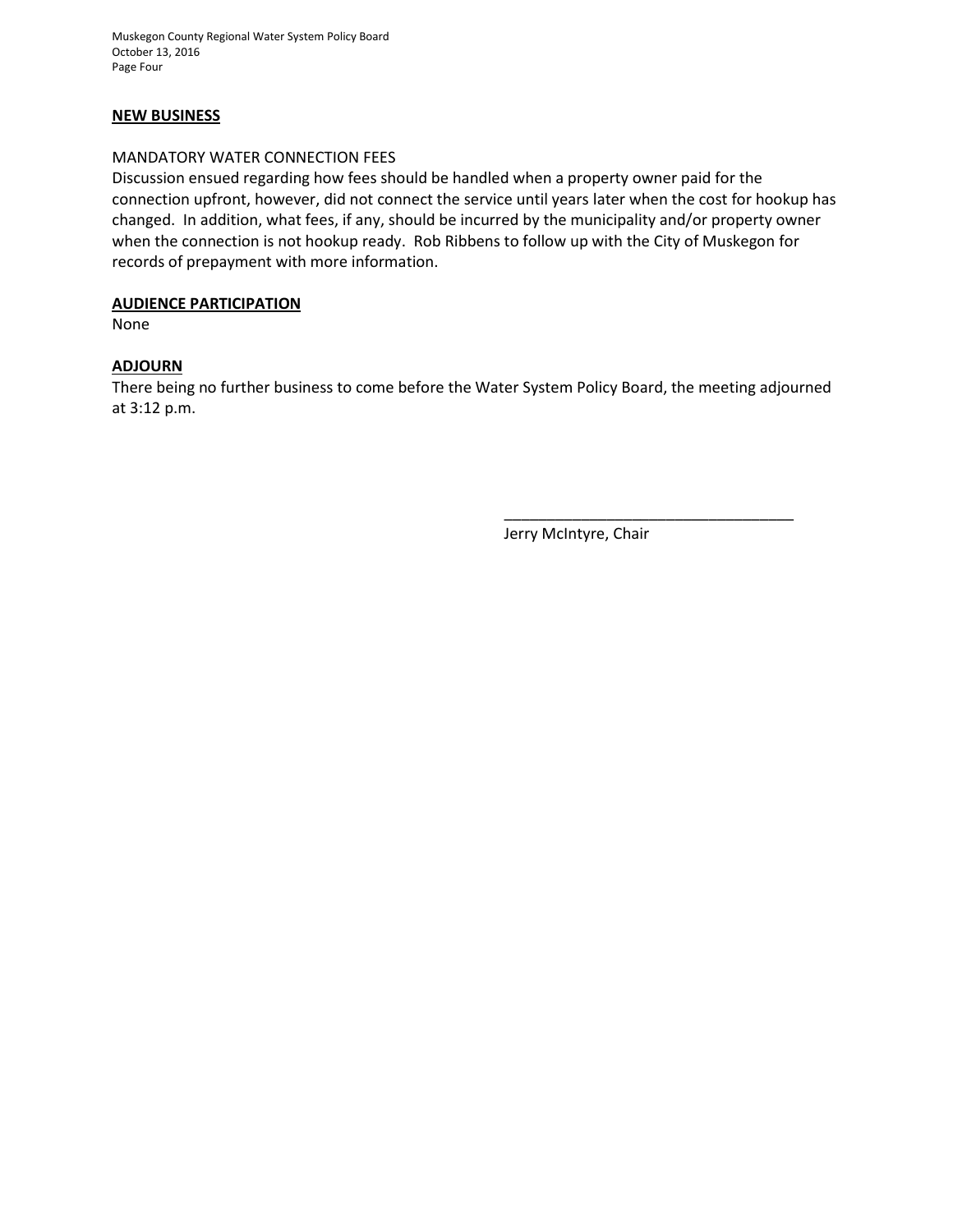# **MEETING CANCELLATION**

Notice is hereby given that the Water System Policy Board meeting of November 8, 2016, is cancelled.

Jerry McIntyre, Chair

Posted: November 4, 2016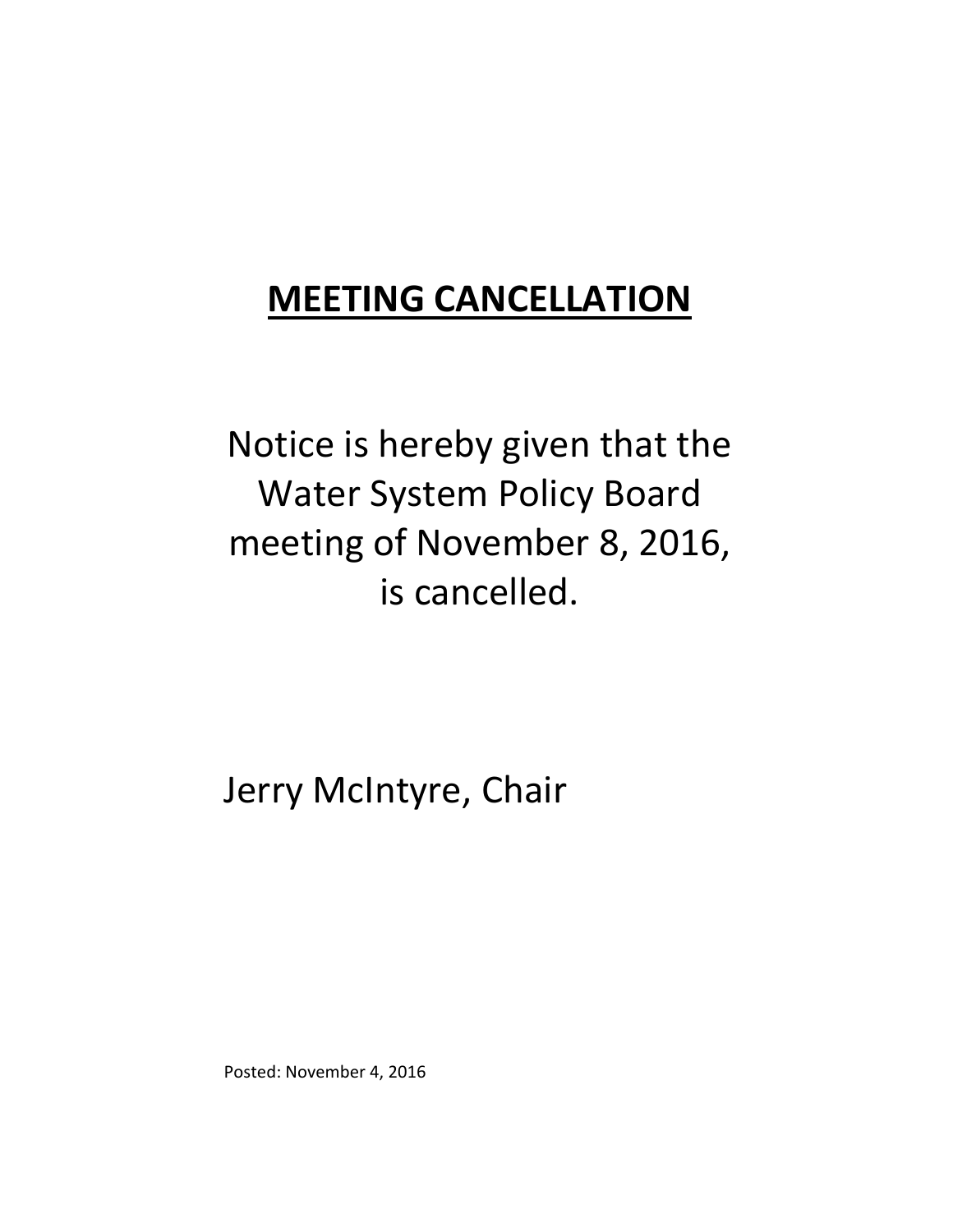# **MEETING NOTICE**

Notice is hereby given that the regular scheduled meeting of the Water System Policy Board for Tuesday, December 6, 2016, has been rescheduled to **Tuesday, December 20, 2016** at the Training Center, 97 E. Apple Avenue, Room 119, Muskegon, MI 49442 at 2:00 p.m.

Commissioner Susie Hughes, Vice‐Chair Posted: December 5, 2016 231.724.6411